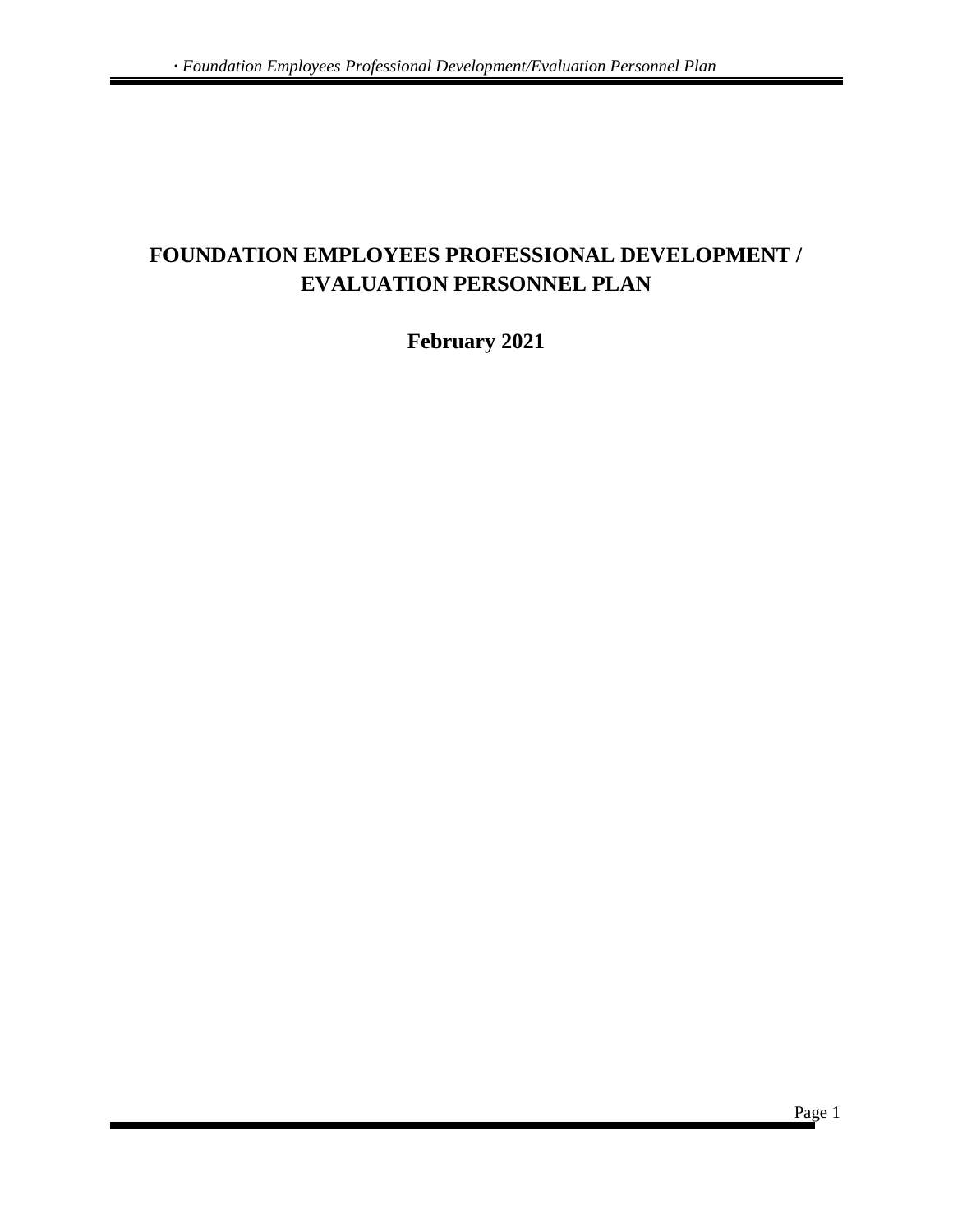# **Table of Contents**

| 1. |      | <b>INTRODUCTION</b>                                                                                                                                                                                                                                | 5  |
|----|------|----------------------------------------------------------------------------------------------------------------------------------------------------------------------------------------------------------------------------------------------------|----|
| 2. |      | <b>FUNCTIONS</b>                                                                                                                                                                                                                                   | 5  |
| 3. |      | <b>RESPONSIBILITIES OF INDIVIDUALS</b>                                                                                                                                                                                                             | 5  |
| 4. |      | FOUNDATION EMPLOYEES PROFESSIONAL DEVELOPMENT/EVALUATION                                                                                                                                                                                           |    |
|    |      | PERSONNEL PLAN OBJECTIVES                                                                                                                                                                                                                          | 6  |
| 5. |      | <b>BASIC COMPONENTS OF THE PLAN</b>                                                                                                                                                                                                                | 6  |
|    | 5.1  | <b>Classification Structure</b>                                                                                                                                                                                                                    | 6  |
|    | 5.2  | <b>Salary Structure and Placement</b>                                                                                                                                                                                                              | 6  |
|    | 5.3  | <b>Salary Administration</b>                                                                                                                                                                                                                       | 7  |
|    | 5.4  | Longevity                                                                                                                                                                                                                                          | 7  |
|    | 5.5  | <b>Doctorate Stipend</b>                                                                                                                                                                                                                           | 7  |
|    | 5.6  | <b>Classification Review</b>                                                                                                                                                                                                                       | 7  |
|    | 5.7  | <b>Personnel Files</b>                                                                                                                                                                                                                             | 8  |
|    | 5.8  | <b>Permanency/Probation and Evaluation</b>                                                                                                                                                                                                         | 8  |
|    | 5.9  | <b>Work Schedule/Overtime/Summer Schedule</b>                                                                                                                                                                                                      | 9  |
|    | 5.10 | <b>Compensatory Time</b>                                                                                                                                                                                                                           | 9  |
|    | 5.11 | <b>Temporary Work Above Classification</b>                                                                                                                                                                                                         | 9  |
|    | 5.12 | <b>Transfers</b>                                                                                                                                                                                                                                   | 9  |
|    | 5.13 | <b>Reassignment</b>                                                                                                                                                                                                                                | 10 |
|    | 5.14 | <b>Appointments to Less than Full-Time Positions</b>                                                                                                                                                                                               | 10 |
|    | 5.15 | Layoff                                                                                                                                                                                                                                             | 10 |
|    |      | If a layoff should occur, the California Education Code provisions that are in effect at the<br>time shall apply.                                                                                                                                  | 10 |
|    | 5.16 | <b>Reconsiderations</b>                                                                                                                                                                                                                            | 10 |
|    |      | Requests for reconsideration of personnel decisions or reassignments shall be submitted to<br>the appropriate administrator, who shall be responsible for submitting the request to the<br>Superintendent/President whose decision shall be final. | 10 |
|    | 5.17 | <b>Reclassification</b>                                                                                                                                                                                                                            | 10 |
| 6. |      | <b>EXPECTED CONDUCT</b>                                                                                                                                                                                                                            | 11 |
| 7. |      | FOUNDATION EMPLOYEES' COMPLAINT PROCEDURE                                                                                                                                                                                                          | 11 |
| 8. |      | <b>EVALUATION PLAN</b>                                                                                                                                                                                                                             | 11 |
|    | 8.1  | <b>Performance Conference</b>                                                                                                                                                                                                                      | 12 |
|    |      |                                                                                                                                                                                                                                                    |    |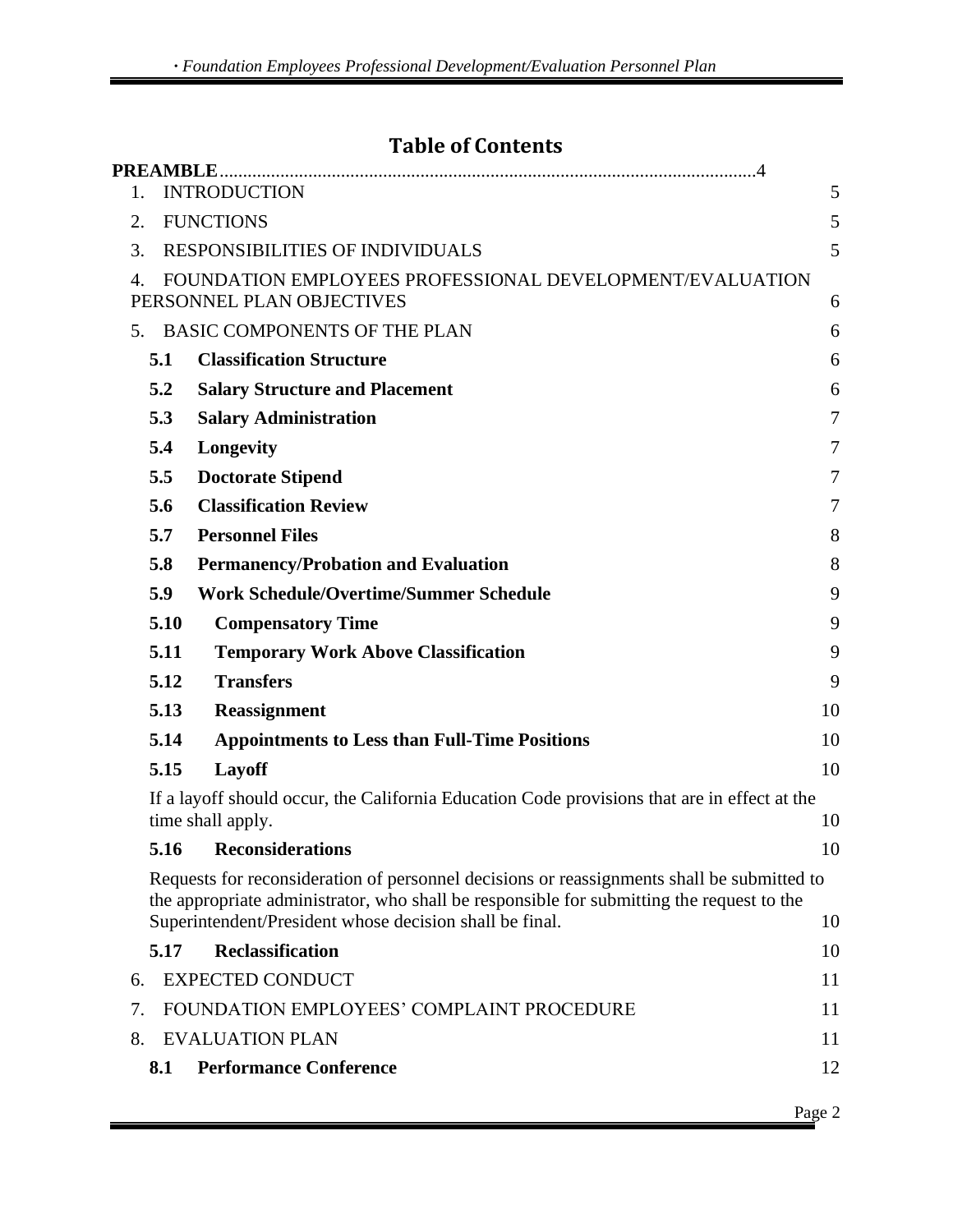| 9.                |       | PROFESSIONAL DEVELOPMENT                             | 12 |
|-------------------|-------|------------------------------------------------------|----|
| 10.               |       | HEALTH AND WELFARE BENEFITS                          | 13 |
| 10.1              |       | <b>Non-contributory Programs</b>                     | 13 |
| 10.2              |       | <b>Contributory Programs</b>                         | 14 |
| 10.3              |       | <b>Other Contributory Benefit Programs Available</b> | 14 |
| 10.4              |       | <b>Voluntary Programs</b>                            | 15 |
| 10.5              |       | <b>Health Coverage for Retired Employees</b>         | 15 |
| 10.6              |       | <b>Part-time Benefit Eligibility</b>                 | 15 |
| 11.               |       | <b>LEAVE BENEFITS</b>                                | 15 |
| 11.1              |       | <b>Sick Leave</b>                                    | 15 |
| 11.2              |       | <b>Extended Sick Leave</b>                           | 16 |
| 11.3              |       | <b>Family Illness Leave</b>                          | 16 |
| 11.4              |       | <b>Personal Necessity</b>                            | 16 |
| 11.5              |       | <b>Critical Illness</b>                              | 16 |
| 11.6              |       | <b>Bereavement Leave</b>                             | 17 |
| <b>11.7</b>       |       | <b>Jury Leave</b>                                    | 17 |
| 11.8              |       | <b>Subpoena Leave</b>                                | 17 |
| 11.9              |       | <b>Industrial Illness or Accident Leave</b>          | 17 |
|                   | 11.10 | <b>Pregnancy Disability Leave</b>                    | 18 |
|                   | 11.11 | <b>Family Medical Leave</b>                          | 18 |
|                   | 11.12 | <b>Military Leave</b>                                | 19 |
|                   | 11.13 | <b>Unpaid Leave of Absence</b>                       | 19 |
|                   | 11.14 | <b>Vacation</b>                                      | 19 |
|                   | 11.15 | <b>Holidays</b>                                      | 20 |
| 12.               |       | NON-DUPLICATION OF BENEFITS                          | 21 |
| 13.               |       | <b>FUNDING PLAN</b>                                  | 21 |
| 14.               |       | FOUNDATION EMPLOYEES' PERSONNEL PLAN MAINTENANCE     | 21 |
| 15.               |       | <b>SAVINGS CLAUSE</b>                                | 21 |
| 16.               |       | PROFESSIONAL DEVELOPMENT PROGRAM                     | 22 |
| <b>APPENDICES</b> |       |                                                      | 23 |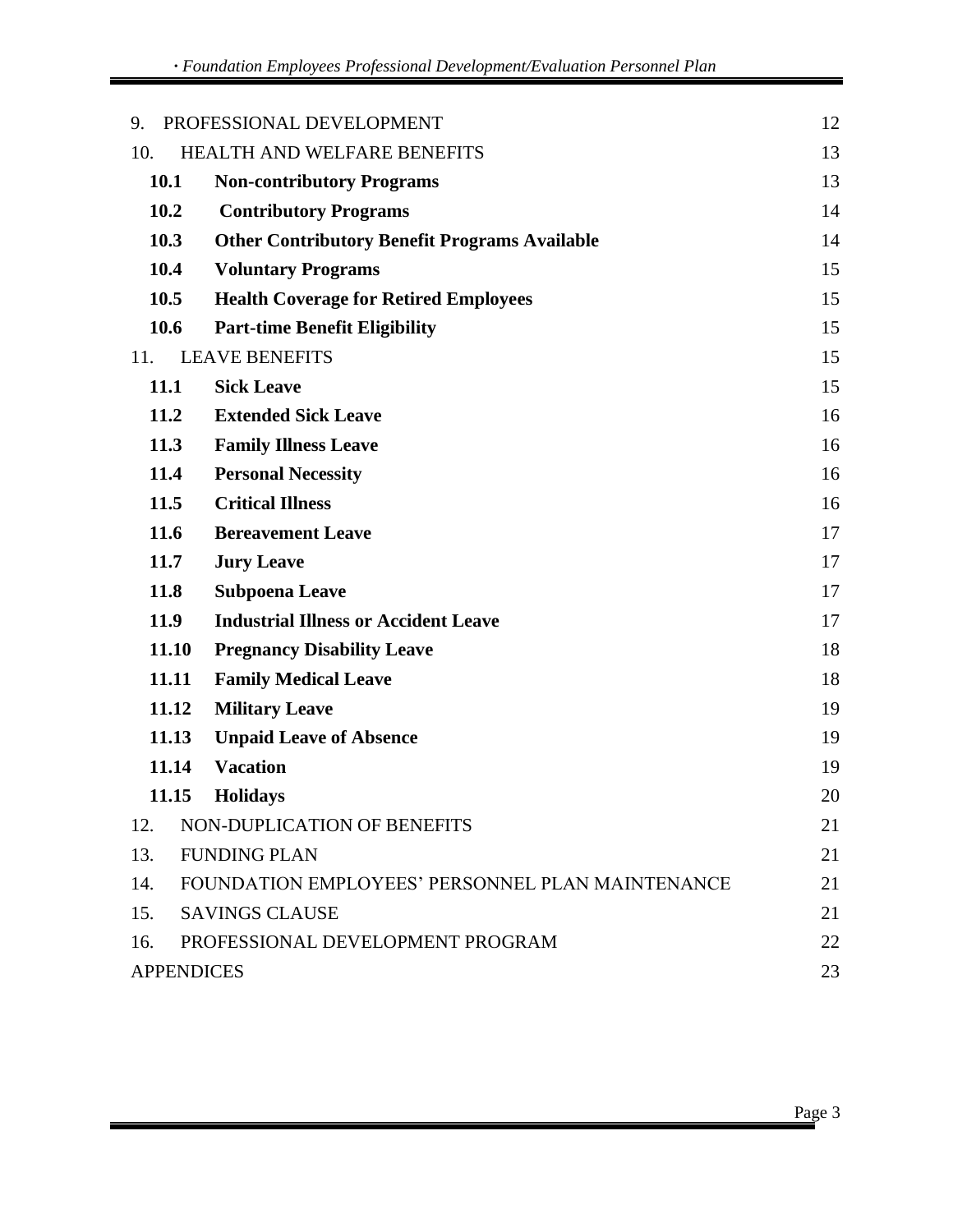# **PREAMBLE**

<span id="page-3-0"></span>It has been and will continue to be the policy of the college and its Board of Trustees that discrimination shall not occur in the operation of any of our employment programs and that all employees and applicants shall be guaranteed the right of equal employment opportunity and shall be treated without regard to their race, sex (including gender, gender identity, gender expression, pregnancy, and breastfeeding), sexual orientation, national origin, ancestry, marital status, age, medical condition, genetic characteristics or information, military and veteran status, physical or mental disability or the perception that a person has one or more of the foregoing characteristics.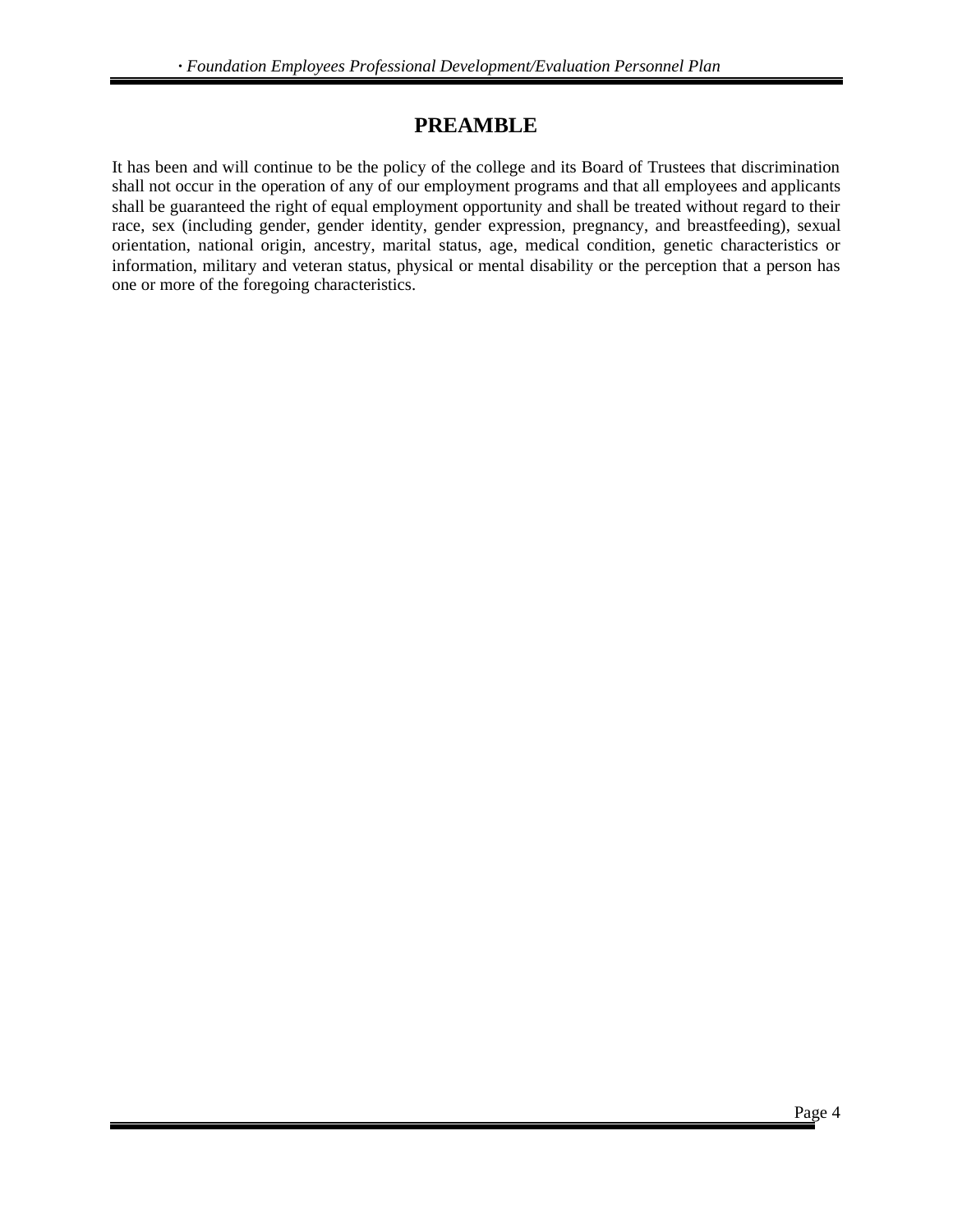#### <span id="page-4-0"></span>**1. INTRODUCTION**

The College of the Desert Foundation Employees Professional Development/Evaluation Personnel Plan (herein after referred to as the "Plan") is designed to cover all Foundation employees of the Desert Community College District (herein after referred to as the "District") who have been designated as "Foundation Employees." The positions are identified in **Appendix B** of the Plan.

**"Foundation Employees/employee"** means any non-management, District employee whose primary duties are to provide services to the College of the Desert Foundation. Foundation employees shall be excluded from the classified bargaining unit.

The need for a comprehensive and fully integrated plan for Foundation Employees of the District is based upon the following:

- Since Foundation Employees classifications are excluded from collective bargaining, personnel and compensation policies and procedures for these employees are established under the authority of the Board of Trustees and implemented under delegated authority by the Superintendent/President. This structure provides written guidance for this employee group.
- The varying fiscal conditions in the state, coupled with changes in District enrollment patterns, present additional challenges. Flexibility in the use of limited resources is one appropriate response to these ever-changing fiscal conditions.
- An awareness of public policy, educational futures, and changing social conditions, all of which influence the environment surrounding higher education, are matters of major concern.
- As the building of a "Foundation Employees team" is emphasized through the development of individuals, the kinds of personnel and compensation policies that provide incentives that recognize achievement must be provided.
- Finally, as change will continue to erode the effectiveness of past practice, it is appropriate and necessary that existing practices be reevaluated. One central principle is to align authority, responsibility, and compensation.

The Plan is an integrated personnel system covering appointment, evaluation, advancement, compensation, benefits, employment status, education and development, layoff, leaves, personnel rights, and conditions of employment.

Administration and implementation of the Plan are the responsibilities of the Office of Human Resources under delegated authority from the Superintendent/President.

# <span id="page-4-1"></span>**2. FUNCTIONS**

Foundation employees provide administrative support to the Foundation's management group.

# <span id="page-4-2"></span>**3. RESPONSIBILITIES OF INDIVIDUALS**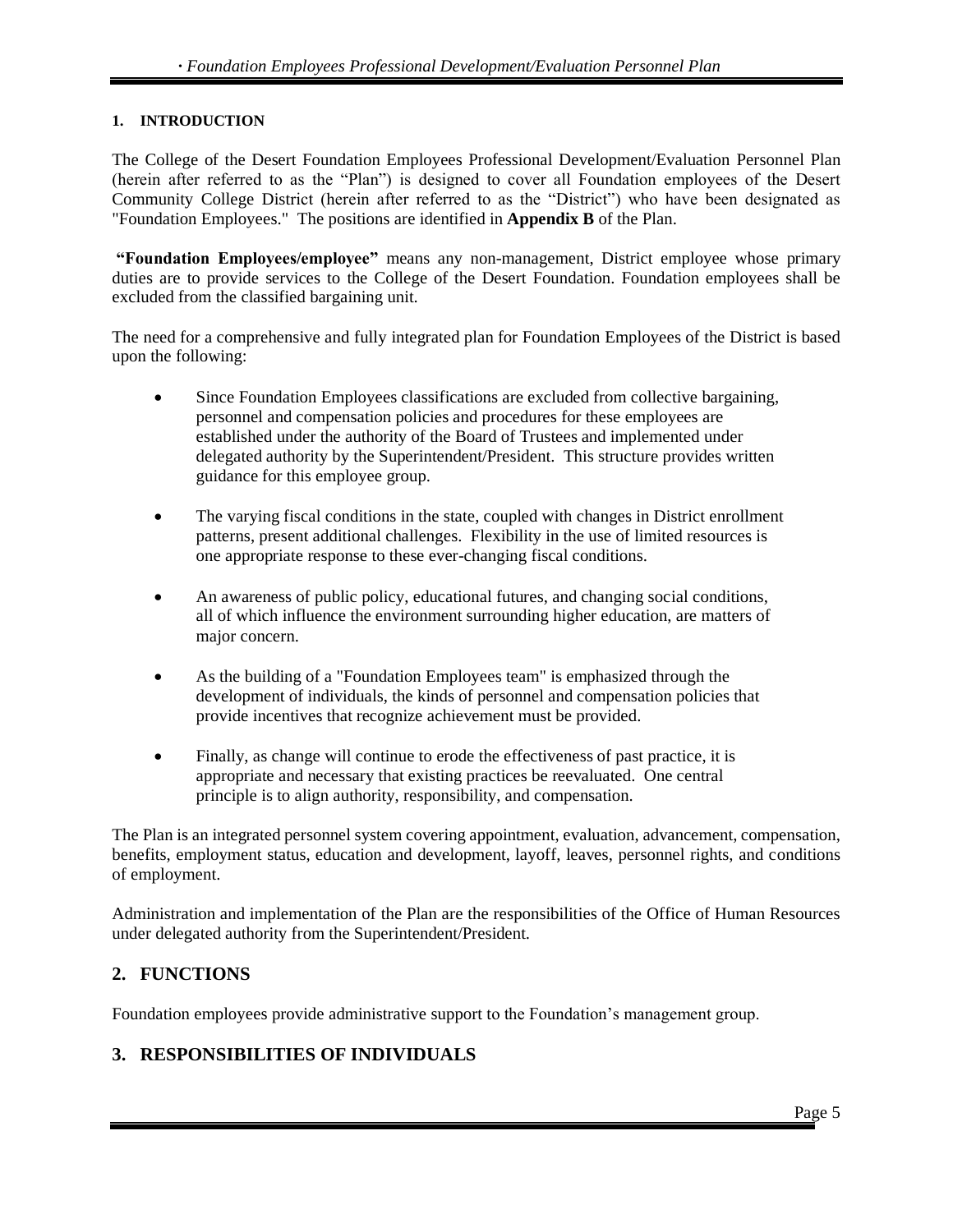Responsibilities are set forth in the respective classifications for each Foundation Employee's position.

# <span id="page-5-0"></span>**4. FOUNDATION EMPLOYEES PROFESSIONAL DEVELOPMENT/EVALUATION PERSONNEL PLAN OBJECTIVES**

- To recruit and retain well-qualified persons
- To facilitate and enhance effectiveness and productive efforts of Foundation Employees through evaluation of performance and the recognition of accomplishment
- To provide a system in which the particular abilities, contributions, expertise, and effectiveness of the individual can be considered, along with the level of responsibility of the job performed, in determining appropriate compensation
- To provide flexibility to accommodate the variations in job requirements and performance expectations, which are a normal part of a changing environment in which, the college must operate
- To establish a salary structure that is indexed, both internally and externally, to comparable institutions
- To provide a system of fiscal controls within which the Superintendent/President approves appropriate salaries for Foundation Employee classifications
- To establish a benefits program that complements the salary program, is appropriate for Foundation Employees, and is indexed to comparable institutions
- To provide a Foundation Employee evaluation process that encourages higher levels of performance and recommends specific areas of professional development activities

# <span id="page-5-1"></span>**5. BASIC COMPONENTS OF THE PLAN**

#### <span id="page-5-2"></span>**5.1 Classification Structure**

The placement of each classification in a particular level, as reflected in **Appendix B**, is premised on an assessment of the general skills, knowledge, and qualification requirements needed to perform the assigned duties and responsibilities. Additional criteria that have been considered include, but are not limited to, nature and complexity of program or organizational unit; scope of responsibility; and special job demands.

#### <span id="page-5-3"></span>**5.2 Salary Structure and Placement**

The salary structure consists of a classification salary schedule with a salary range including steps established for each Foundation Employee position.

For salary comparison purposes, the salary schedule shall be based on a "bench-marking methodology" a salary survey utilizing the fifteen largest-middle sized single community college districts (excluding basic aid districts) based on multiple criteria primarily of which will be the most current funded FTES as well as other factors as deemed appropriate such as budgets and permanent staffing levels.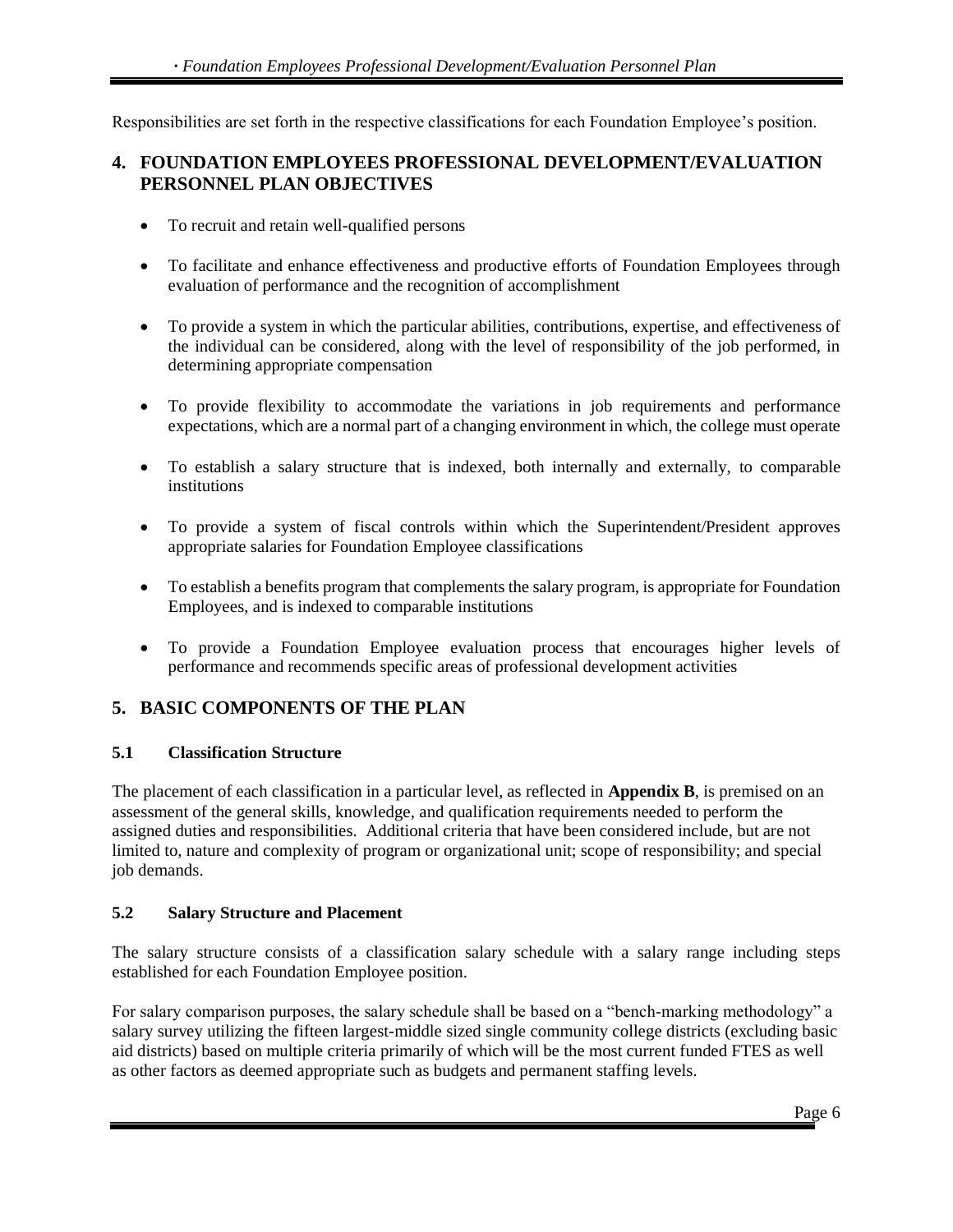Foundation employees shall advance to the next step on the appropriate salary schedule as of July 1<sup>st</sup> of each year, providing employment commenced no later than March 31<sup>st</sup> of that year and subject to a satisfactory evaluation.

The Superintendent/President may, at his/her sole discretion, approve salary adjustments other than the salary adjustments provided for in this plan.

#### <span id="page-6-0"></span>**5.3 Salary Administration**

Foundation Employees are normally expected to have a variation of experience and proven capabilities. In order to provide the Superintendent/President and the Board of Trustees adequate flexibility in the hiring and placement of Foundation Employees in the respective positions, initial salary placement shall be determined through conferred agreement between the Office of Human Resources and the immediate supervisor for approval by the Superintendent/President or designee. Maximum placement shall be at step 7 unless otherwise approved by the Superintendent/President.

#### <span id="page-6-1"></span>**5.4 Longevity**

Foundation Employees shall be compensated in recognition of accrued continuous time without a break in service and continued satisfactory performance with the District at the following rates:

10 full years or more \$55.00 per month 15 full years or more \$75.00 per month 20 full years or more \$100.00 per month 25 full years or more \$135.00 per month 30 full years or more \$160.00 per month

Longevity increases are effective July 1, of each year following the anniversary date, beginning in 2021.

#### <span id="page-6-2"></span>**5.5 Doctorate Stipend**

Upon completion and evidence of an earned doctorate or juris doctorate degree, Foundation employees are eligible for an annual \$2,000 doctorate stipend effective July 1, 2021.

#### <span id="page-6-3"></span>**5.6 Classification Review**

The District is a dynamic entity and, as such, procedures must be in place that provide an opportunity for adjustment to classifications in order to meet the legitimate needs of the college. The procedures set forth herein will provide for classifications to be reviewed when it can be demonstrated that there has been a significant change(s) in duties/responsibilities and accountability.

Short-term and permanent change(s) must be documented by the Foundation employee and his/her immediate supervisor and forwarded to the Vice President of Human Resources and Employee Relations. In the event the change(s) is both permanent and significant, the Vice President of Human Resources and Employee Relations shall forward the request to the Superintendent/President, for review. If approved, all such changes shall be effective on the first of the month following the Superintendent/President's approval.

Requests for classification review, based upon changed conditions, are to be made on the College of the Desert Classification Analysis Form (**Appendix C)**. The request may be initiated either by the Foundation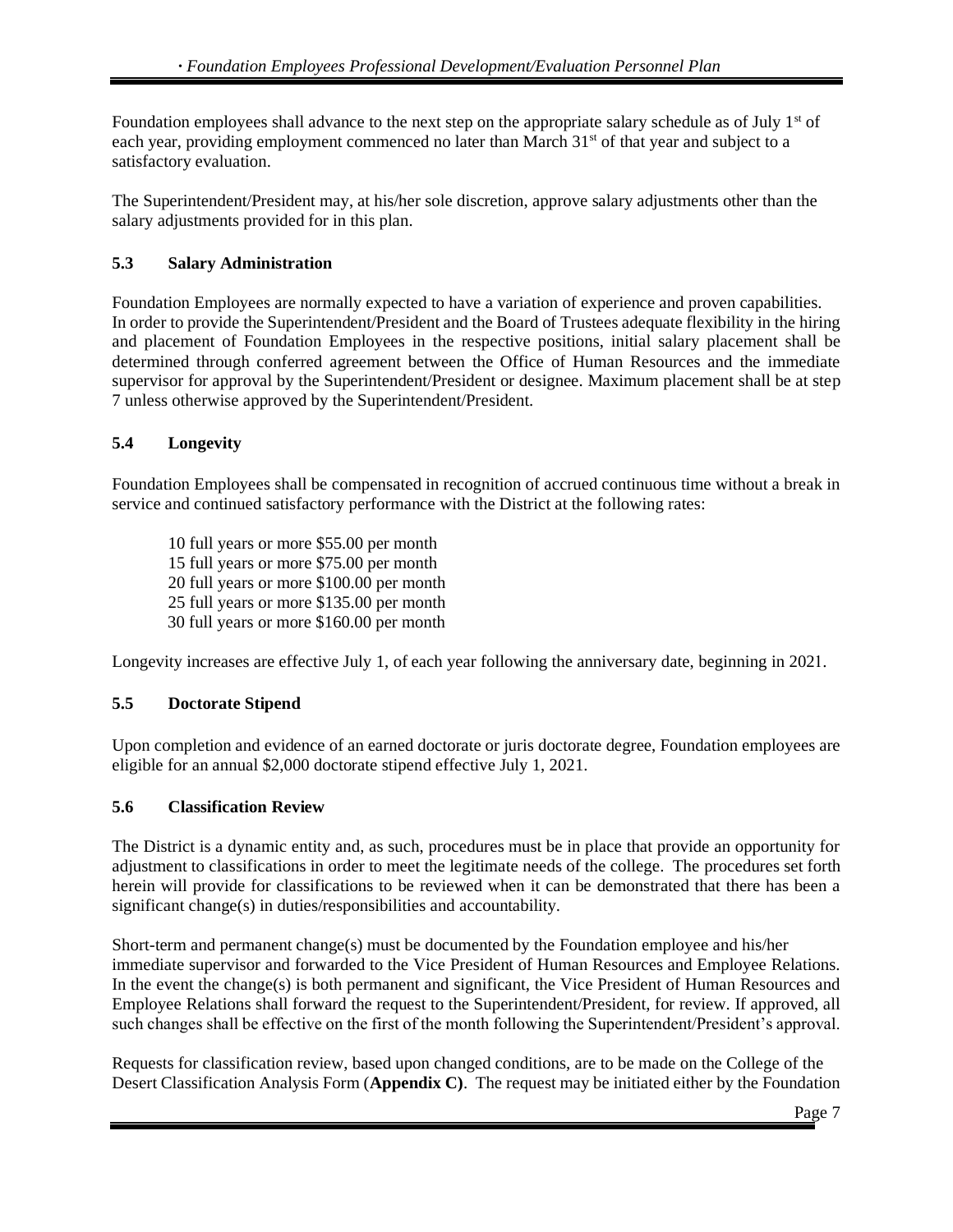employee or the Foundation employee's immediate supervisor.

When the job is changed (e.g., upgrade, title change), an incumbent will at no time be expected to apply for his/her incumbent job/position.

#### <span id="page-7-0"></span>**5.7 Personnel Files**

There shall be one official District personnel file for each Foundation employee. The material in the official District personnel file shall be considered and used as the only official personnel record of the District in any proceeding affecting the status of the Foundation employee's employment with the District. The personnel file shall include, but not be limited to, records of employment with the District and records of professional evaluation. The personnel file shall be kept in a secured environment in the Office of Human Resources. When an employee's file is opened for any purpose other than routine office work, a file utilization form shall show the name of the person opening the file and the date.

A Foundation employee shall have the right at any reasonable time without loss of pay to examine and/or obtain copies of any material from the employee's own personnel file.

All personnel files shall be kept in confidence and shall be available for inspection only to the immediate supervisor and Human Resources, when it is deemed necessary for the proper administration of the District's affairs and the supervision and protection of the Foundation employee. The District shall keep a log indicating the persons who have examined a personnel file as well as the date such examinations were made (other than the regular Human Resources staff).

Any person who places written material of a derogatory nature into a Foundation employee's file will first present a copy of such material to the employee concerned. The employee will have a right of rebuttal within twenty working days of the receipt of such material and have it attached. Under no circumstances will any derogatory information be entered into a personnel file without the Foundation employee's knowledge.

Derogatory material placed in a Foundation employee's personnel file may be sealed and removed upon the request of the Foundation employee when such material is more than two years old, except where prohibited by law. Derogatory material does not include evaluations.

#### <span id="page-7-1"></span>**5.8 Permanency/Probation and Evaluation**

New Foundation employees will be subject to a probationary period of twelve months and will be evaluated at the end of the fourth and eighth months of employment. Promoted or transferred employees are subject to a probationary period of six months and will be evaluated at the end of the third and fifth months. In the event that the employee does not successfully complete the probationary period in the new position, the employee may be eligible to return to the previous position. Evaluation timelines may be adjusted by the supervisor and the Vice President of Human Resources, or designee.

Permanent Foundation employees shall receive a written evaluation on the form and conference with the immediate supervisor biannually. Foundation employees shall be evaluated using the performance appraisal form (**Appendix G)**. Employees shall complete a self-evaluation prior to meeting with the immediate supervisor (**Appendix F)**.

Probationary employees may be suspended or dismissed at the discretion of the Superintendent/President or designee. A permanent employee will be suspended or dismissed for reasonable cause only. A permanent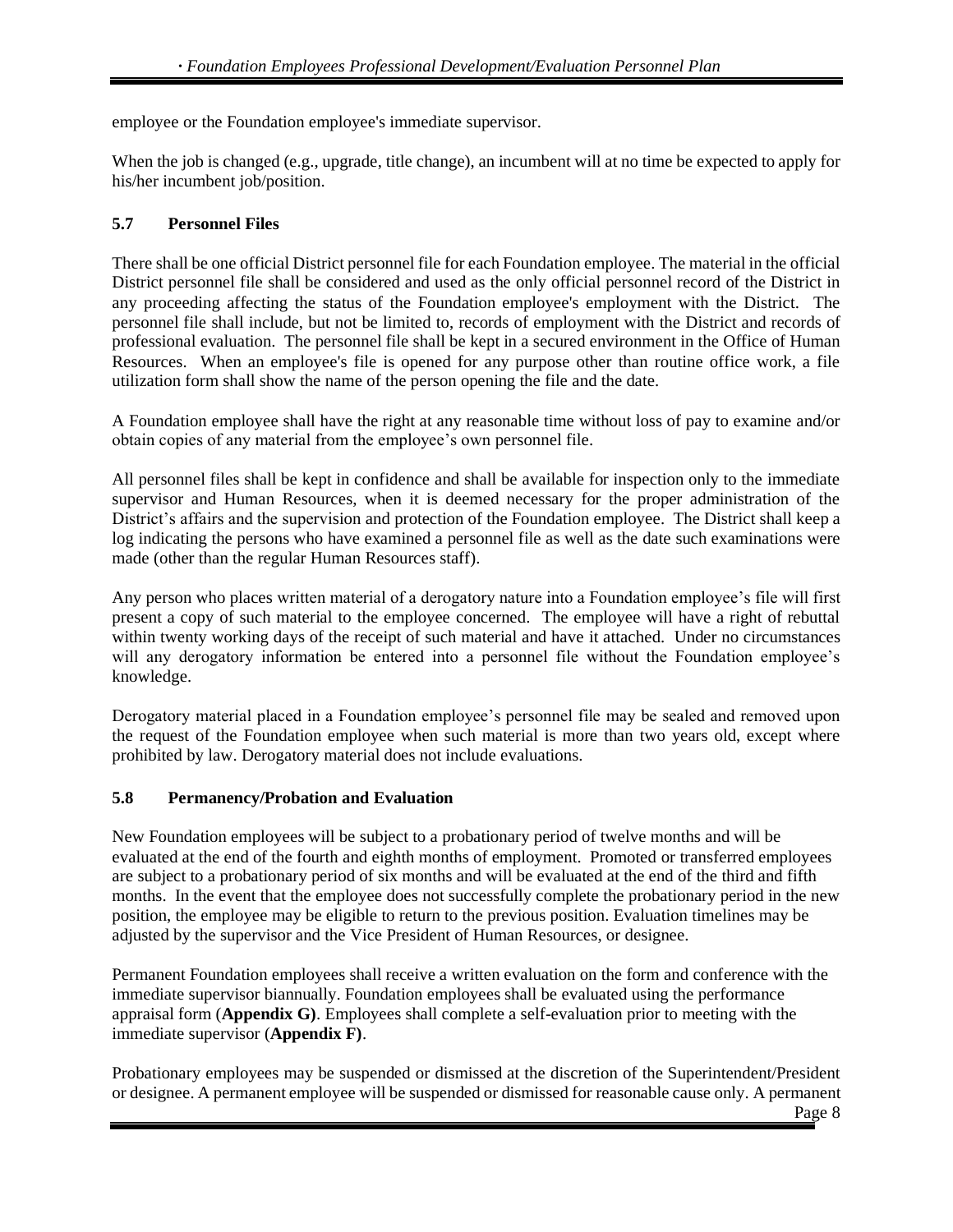employee who is serving a probationary period and who is found unsatisfactory in the Foundation Employee position shall be reinstated in permanent status in the former classification, unless there is cause for dismissal from the District.

#### <span id="page-8-0"></span>**5.9 Work Schedule/Overtime/Summer Schedule**

Full-time Foundation employees are normally scheduled a total of forty hours per week, with a regular workday consisting of eight hours, exclusive of a one-hour lunch. The scheduling of hours and workdays shall be at the discretion of the District. One fifteen minute rest period will be allowed at or about the middle of each four-hour work period during the day. Rest periods may not be worked in lieu of a shortened workday or workweek. The scheduling of rest and meal periods is dependent upon the needs of the District. With permission of the immediate supervisor, employees may work a flexible schedule. The immediate supervisor may re-evaluate the decision and ability to permit employee to work a flexible schedule at any time.

The District retains the right to require employees to work overtime. All overtime must be authorized in advanced by the employee's immediate supervisor. Working unauthorized overtime may be cause for discipline up to and including discharge.

All overtime hours shall be compensated at a rate of pay equal to time and one-half the regular rate of pay for the Foundation employee if the work is authorized by the immediate supervisor. Overtime is defined to include any time greater than or equal to fifteen minutes worked in excess of the regular workday and in excess of forty hours in any calendar week, whether such hours are worked prior to the commencement of a regular assigned starting time or subsequent to the assigned quitting time.

4/40 Summer Work Schedule: The District generally observes a 4/40 summer work schedule (Monday – Thursday) ten hours per day, between mid-June and mid-August. Unless otherwise authorized by the appropriate administrator, Foundation employees shall observe the summer work schedule.

#### <span id="page-8-1"></span>**5.10 Compensatory Time**

A Foundation employee may, with supervisory approval, take compensatory time off in lieu of cash compensation for overtime work. Such understandings shall be put in writing prior to the overtime assignment. Compensatory time off shall be granted at the appropriate rate of overtime pay. Compensatory time shall be taken at a time mutually acceptable to the Foundation employee and the District in accordance with applicable provisions of the California Education Code and the Fair Labor Standards Act.

#### <span id="page-8-2"></span>**5.11 Temporary Work Above Classification**

Foundation employees, when required and assigned to perform duties above their stated classification for any period of time that exceeds five days within a fifteen calendar day period, shall be compensated at the range for duties performed per the California Education Code, Section 88010. Employees shall be placed at the step that allows for an increase of a minimum of 5% in salary, shall be determined ahead of time by the Vice President of Human Resources or designee with input from the supervisor and Foundation employee.

#### <span id="page-8-3"></span>**5.12 Transfers**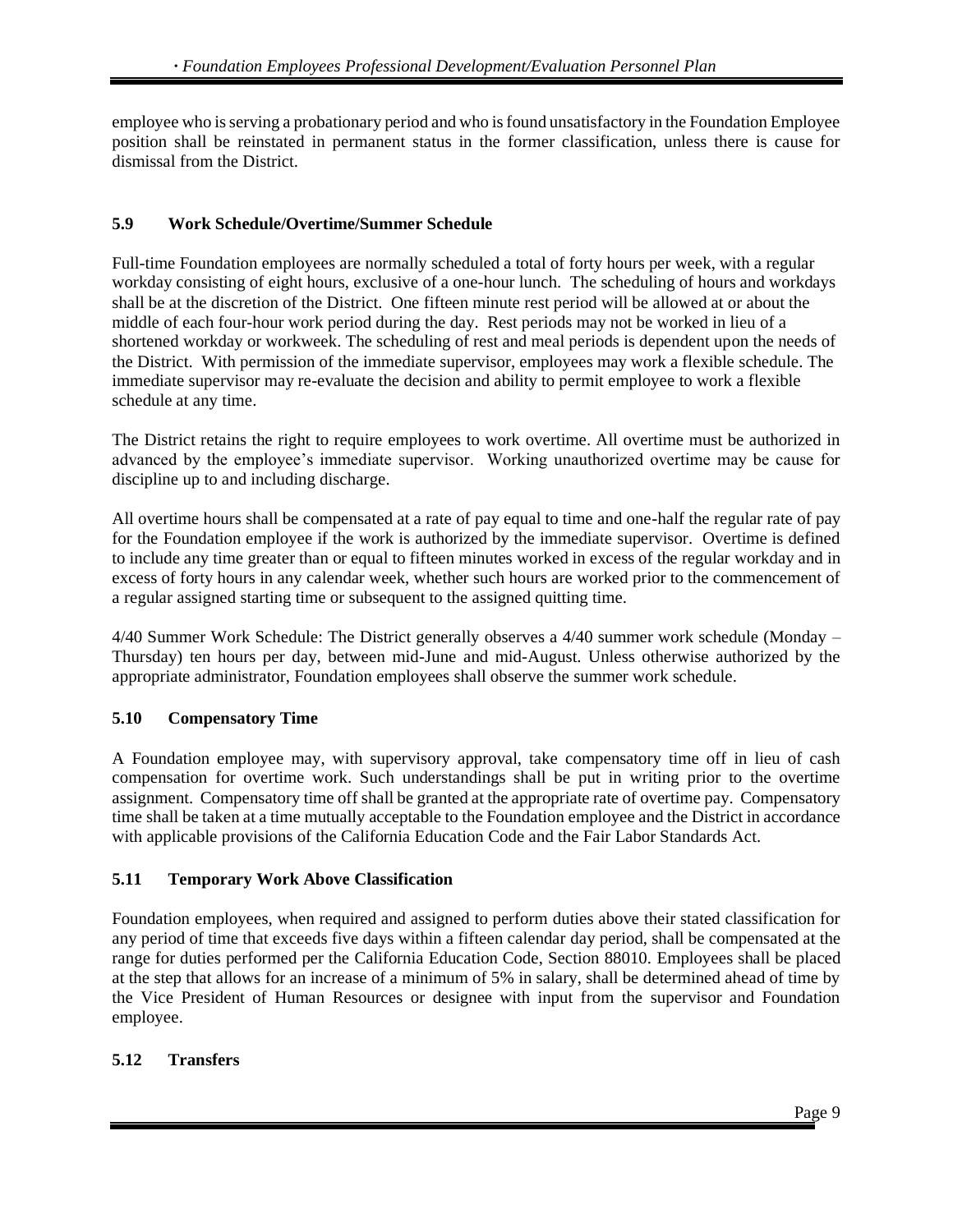For the purpose of this Section, a "transfer" shall mean the relocation of a Foundation employee from one department, school, or site to another within the same classification.

The District shall notify Foundation employees of vacant Foundation employee positions, as they become known. Foundation employees desiring to transfer to such vacant positions may request a transfer prior to the position closing date. The transfer request shall be submitted in writing to the Vice President of Human Resources or designee, and shall include a resume, letter of interest, unofficial transcripts, and other necessary documentation.

Prior to creation of a vacancy, a Foundation employee may also request a transfer by filing an appropriate written request with the Vice President of Human Resources or designee. All requests for transfer submitted in this manner shall be kept on file for at least one (1) year from the date of submittal.

If the request has been submitted prior to the closing of the position, the Foundation employee shall be considered for the vacancy before any new employee is considered.

Transfers shall be considered based on minimum qualifications of the position. Each person that applies and meets the minimum qualifications of the position shall be interviewed by the appropriate supervisor. The District reserves the right to approve or disapprove any transfer request.

#### <span id="page-9-0"></span>**5.13 Reassignment**

Subject to approval of the Board of Trustees, the Superintendent/President may reassign Foundation employees to any classification/duties that the Superintendent/President deems to be necessary to the District's operation and programs. Reassignments shall not be punitive or disciplinary in nature.

#### <span id="page-9-1"></span>**5.14 Appointments to Less than Full-Time Positions**

Individuals appointed to less than full-time (1.00 FTE) but greater than .75 FTE (30 hours per week) shall be entitled to full health/medical, dental, vision, and life insurance benefits under the Plan. All other benefits provided for under the Plan shall be prorated on the basis of percent of full-time equivalent (FTE) and/or number of months worked.

#### <span id="page-9-2"></span>**5.15 Layoff**

<span id="page-9-3"></span>If a layoff should occur, the California Education Code provisions that are in effect at the time shall apply.

#### <span id="page-9-4"></span>**5.16 Reconsiderations**

<span id="page-9-5"></span>Requests for reconsideration of personnel decisions or reassignments shall be submitted to the appropriate administrator, who shall be responsible for submitting the request to the Superintendent/President whose decision shall be final.

#### <span id="page-9-6"></span>**5.17 Reclassification**

When supported by the appropriate administrator, Foundation employees covered by this Plan may submit a request to be reclassified to a higher-level position to his/her immediate supervisor to a classification with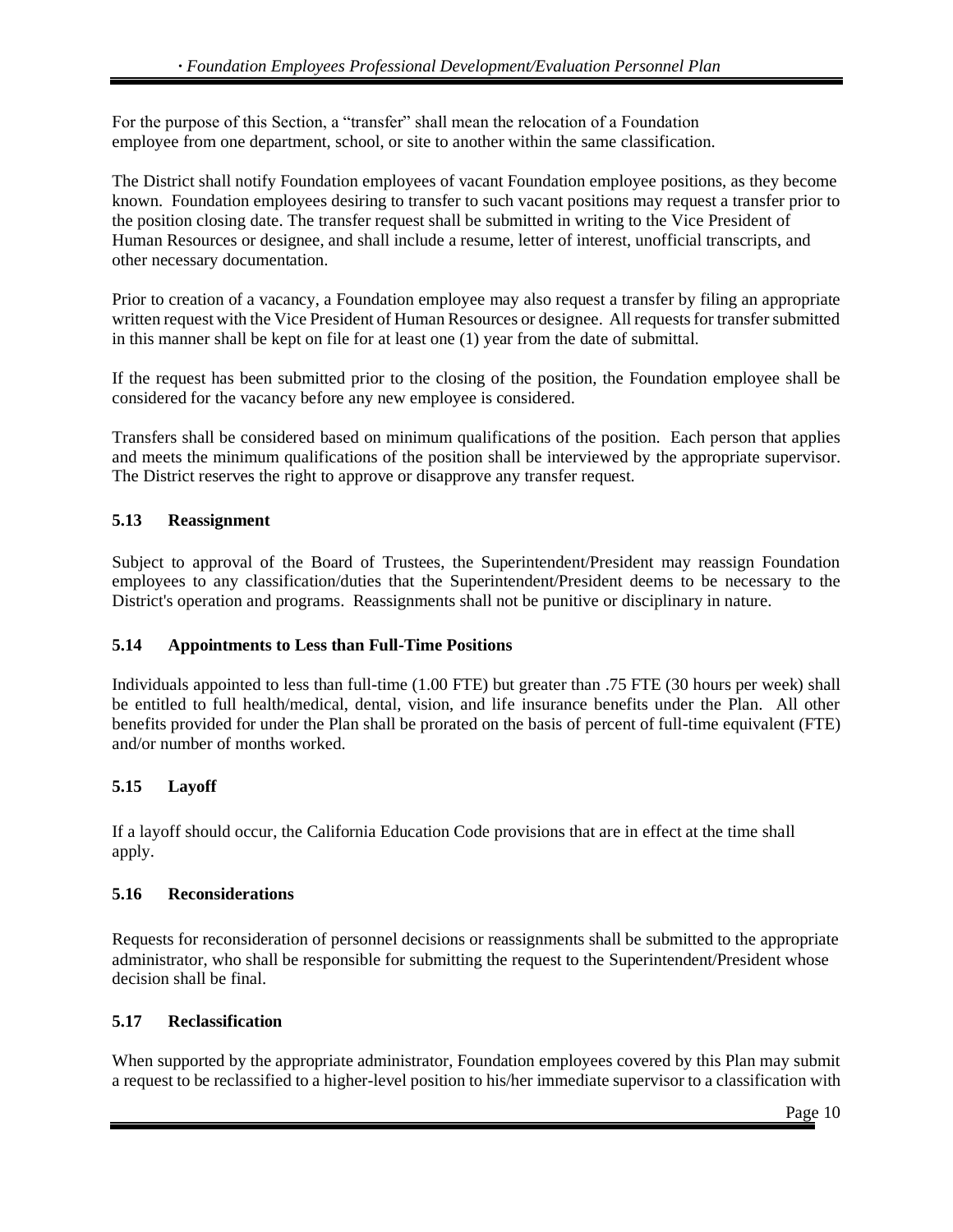a higher salary either within the same level or in a different level. Such promotions must be to classifications that have been officially established and classified. The immediate supervisor will approve or deny the reclassification. The recommendation to reclassify a Foundation employee will be reviewed by the Superintendent/President or designee, who will make a final decision regarding the reclassification request.

# <span id="page-10-0"></span>**6. EXPECTED CONDUCT**

All Foundation employee team members are expected to function in accord (abide by):

- a) Board Policy 3050: Code of Ethics Standards of Practice Employees
- b) Administrative Procedure 3050: Code of Ethics Standards of Practice Employees
- c) Institutional Code of Ethics **(Appendix D)**

#### <span id="page-10-1"></span>**7. FOUNDATION EMPLOYEES' COMPLAINT PROCEDURE**

Definitions:

- a) A "complaint" is a formal written allegation by a complainant that he/she has been adversely affected by a violation of District policies and procedures
- b) A "complainant" is a member of the Foundation employee team filing a complaint.
- c) A "day" is any day in which the central administrative office of the Desert Community College District is open for business.
- d) The "immediate supervisor" is the lowest level administrator having immediate jurisdiction over the grievant.

See Complaint Procedure **(Appendix E)**.

# <span id="page-10-2"></span>**8. EVALUATION PLAN**

Employees in the Foundation Employees group shall be evaluated annually on their anniversary date. Probationary Foundation employees will be evaluated after 4 months and 8 months of service, and thereafter every two years on the Foundation employee's anniversary date. Evaluation shall form the basis for recommendations for development or other activities related to career development. The District retains the right to conduct special evaluations when performance concerns arise.

The evaluation process shall include a self-evaluation by the Foundation employee and a performance evaluation by the supervisor.

The Foundation employee will evaluate his/her performance in the following areas: responsibilities identified in the position description, professional development activities, special projects, and other unanticipated responsibilities (see **Appendix F**).

The manager will evaluate the performance of the Foundation employee taking into consideration the Foundation employee's self-evaluation. The evaluation (**Appendix G**) will be comprised of the following components: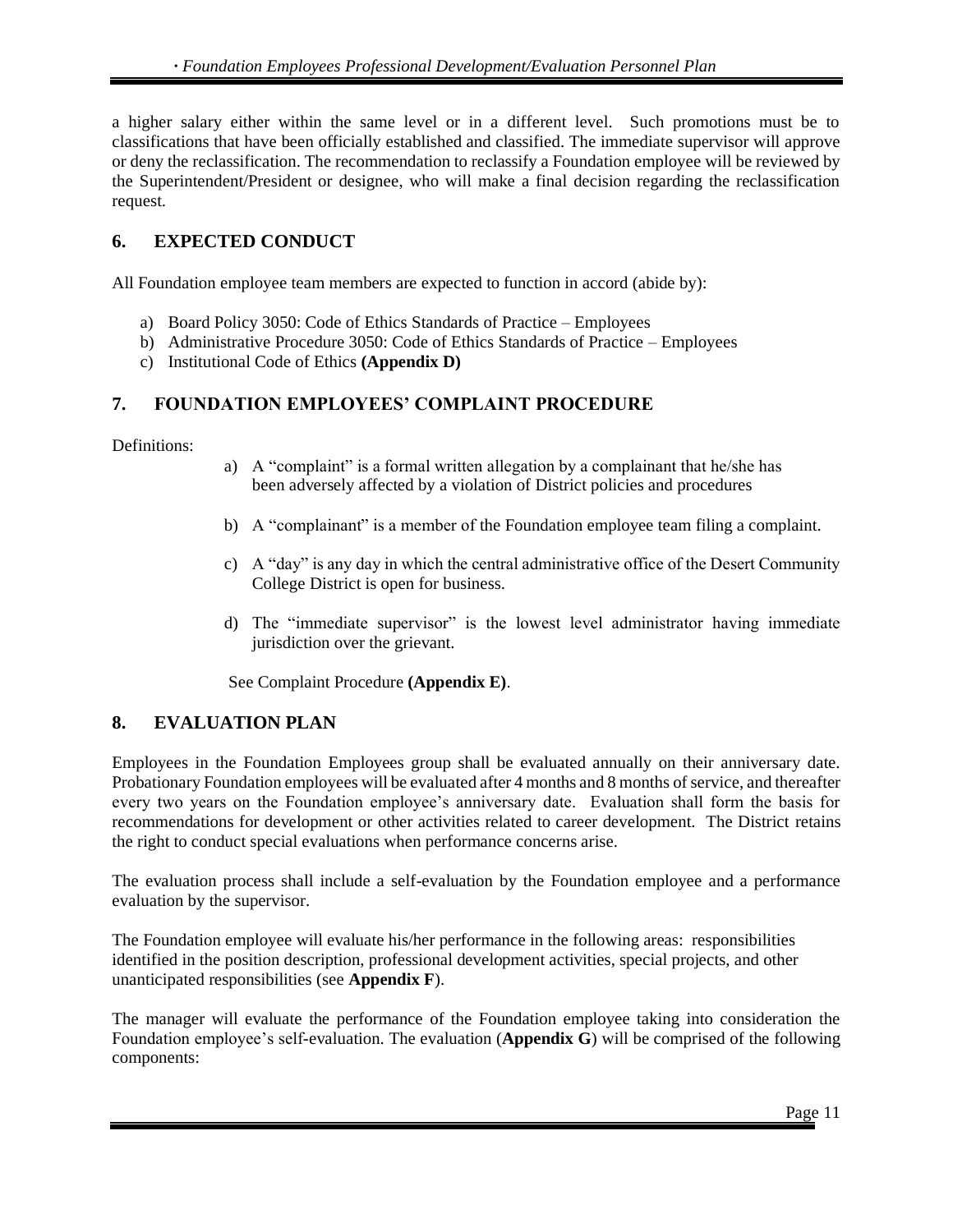- (a) Performance of responsibilities as defined in the position description.
- (b) Optional areas for professional growth.
- (c) Work behaviors
	- Commitment to the District's mission
	- Ability to engage in positive, cooperative relationships
	- Decision-making ability
	- Written and verbal skills
	- Supervisory skills, if appropriate
	- Time and resources management
- (d) Other activities and responsibilities
	- Participation in community organizations and in committees of the college
	- Unanticipated activities
	- Special assignments and projects
	- Budget management including contributions to cost effectiveness

#### <span id="page-11-0"></span>**8.1 Performance Conference**

The Foundation employee and the manager will agree upon a mutually convenient time to review the Foundation employee's evaluation, no later than the completion date set forth by the District.

The manager and the Foundation employee will review the results together. Originals will be forwarded to the Vice President of Human Resources and Employee Relations, who will arrange to place them in the Foundation employee's personnel file.

#### <span id="page-11-1"></span>**9. PROFESSIONAL DEVELOPMENT**

Professional development is primarily the responsibility of each Foundation employee. In an era of rapid and continuous change, this must be a high priority for professional Foundation employees.

Professional self-development, improvement, and maintenance of currency in the field, whether or not at District expense, are normal requirements for retention and advancement in Foundation employee classifications. Self-development may take many forms: graduate courses, degrees, certification programs, workshops, professional associations meetings, working with mentors, etc. Foundation employees must conscientiously develop a plan for professional improvement and update it biennially.

The District provides on-going professional development programs for all Foundation employees. The District also supports attendance at professional conferences that benefit the District.

The District provides periodic workshops to assist Foundation employees in coping with critical issues and staying current. The importance of each Foundation employee taking seriously his/her own development and evaluation of currency of skills is of paramount importance. The professional development plan is part of each Foundation employee's biennial evaluation, and each Foundation employee should carefully review the progress of his/her professional development goals.

Full-time Foundation employees who enroll in courses offered at College of the Desert may rearrange their work schedules for not more than five hours per week to attend those classes under the following conditions: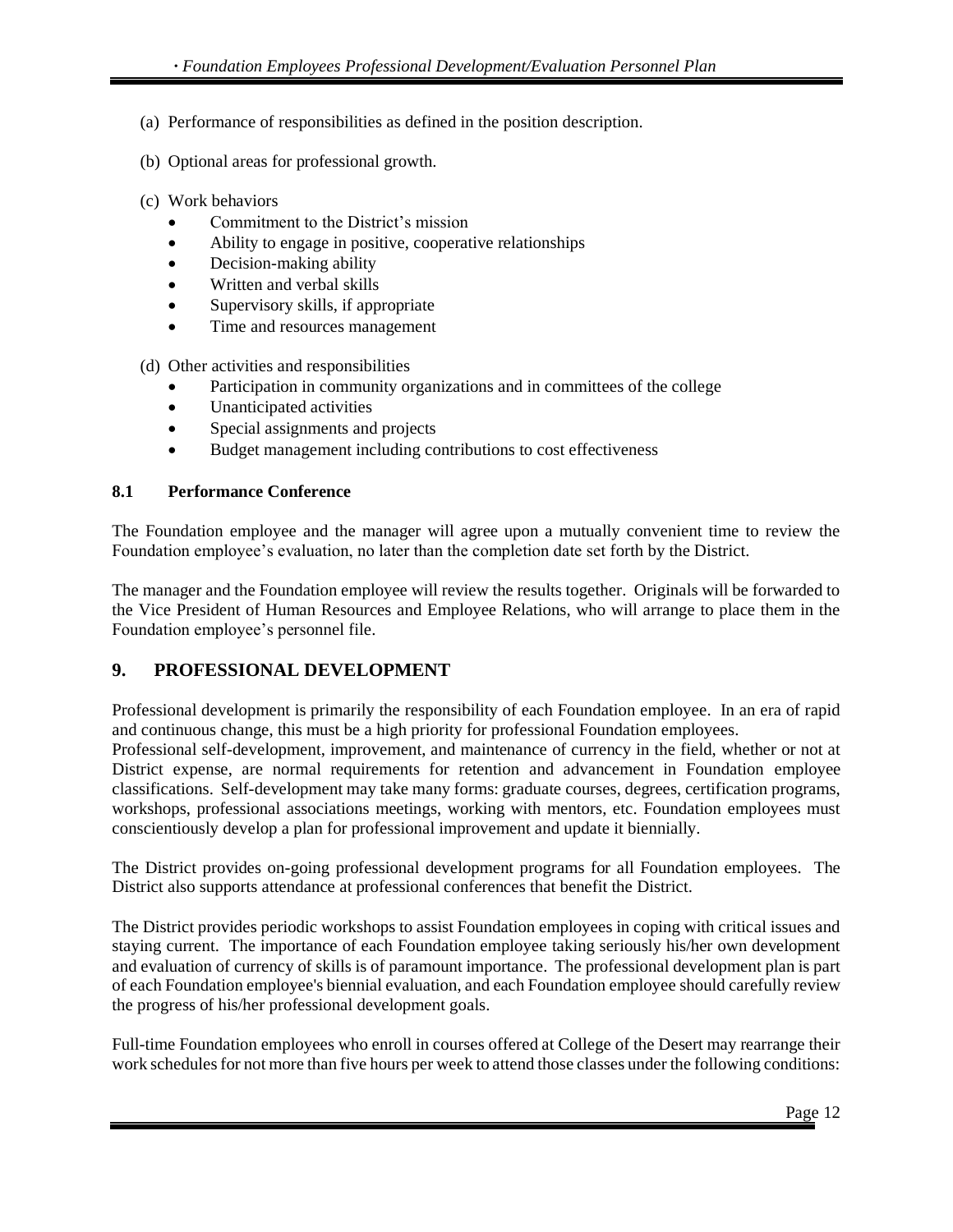- 1. Prior to enrolling in the class employees must secure approval from their supervisor to rearrange work hours in order to be released during the time which classes meet, and to make up one half of those hours within the same week, not to exceed a forty hour work week.
- 2. If reimbursement is requested, the Foundation employee must submit an application (**Appendix H**) to the Management Plan Committee prior to the start of the class session.

# <span id="page-12-0"></span>**10. HEALTH AND WELFARE BENEFITS**

**Health and Welfare:** The District provides a variety of benefit programs. Individual programs may be non-contributory (financially supported by the district), contributory (financially supported by both district and employee) and voluntary (solely at the employee's option and expense).

#### <span id="page-12-1"></span>**10.1 Non-contributory Programs**

**Workers' Compensation** – This program ensures that all employees will be provided benefits per the current State regulations and policies if injured in a work-related accident or illness.

In the event of an industrial injury or illness that occurs while on college property or while in the service of the District, the employee must report the injury or illness promptly to the Office of Human Resources and to the immediate supervisor. If medical treatment is required, the Office of Human Resources will authorize such treatment through a participating provider in the Medical Provider Network, unless the employee has requested to be treated by his/her own physician. (Proper form must be completed and placed in personnel file prior to injury.)

All industrial injuries or illnesses, regardless of the severity, must be reported to the Office of Human Resources.

When an employee has experienced a work-related injury or illness and is released to return to work with restrictions, every effort will be made to find a temporary modified work assignment which will allow the employee to progress to full duty status and is consistent with the work restrictions. A representative from the Office of Human Resources will meet with the employee and immediate supervisor.

If no modified assignments can be found, the employee will be placed on temporary disability, sick leave, or other available appropriate leave until an assignment can be found or until the restrictions are lifted and the employee can return to work.

If an employee refuses a modified work assignment which is consistent with the restrictions imposed by his/her physician, no temporary disability benefits will be paid. If the employee is unable to return to work in any capacity, the District retains the right to request verification from the employee's physician.

**Employee Assistance Program (EAP)** – Employee Assistance Program is a resource for eligible employees and any member of their household. This program offers Foundation Employees help in solving problems that affect personal well-being or job performance.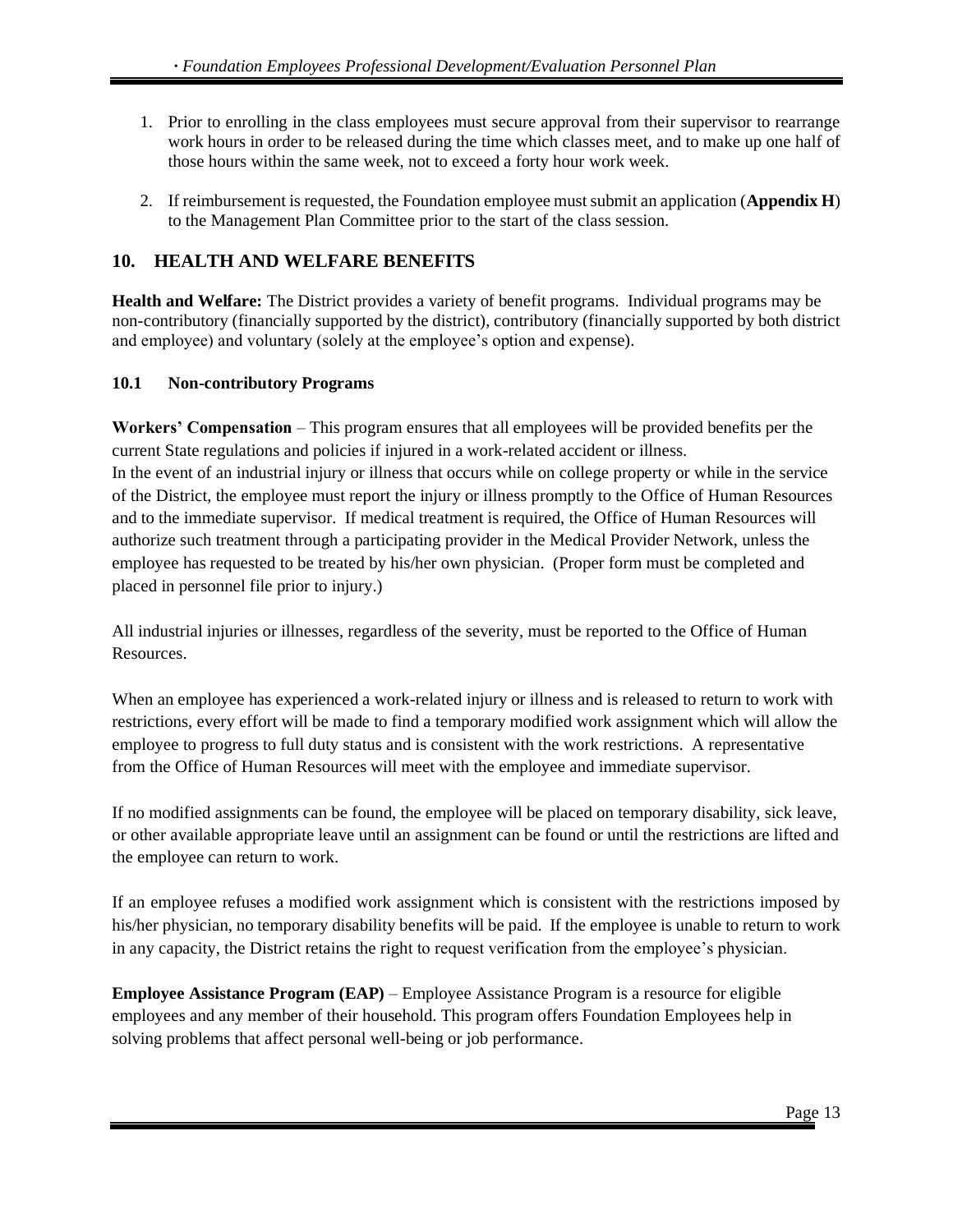# <span id="page-13-0"></span>**10.2 Contributory Programs**

A Foundation Employee Team member shall be eligible to participate in health benefits on the first day of the month following his/her first day of paid service, provided that first day of paid service is on or before the 15th day of the month. If a Foundation employee provides his/her first day of paid service on the 16th day of the month or later, he/she will be eligible to participate in health and welfare benefits on the first day of the second month following his/her first day of paid service.

**Medical Insurance** *-* The District offers several medical plans, which provide coverage to all full-time eligible employees and their dependents. Mental health benefits, chiropractic and acupuncture benefits may be included in the medical plans for both employee and dependents. Long-term care and accidental death and dismemberment insurance plans cover eligible employees only. Employees may purchase additional supplemental insurance and care at an additional cost.

**Long Term Care** - Long-term care insurance plans cover eligible employees only. (Eligible family members may purchase long-term care at an additional cost.)

**Dental Insurance** *-* The District offers two dental plans, which provide coverage for a variety of dental and orthodontic benefits for eligible employees and dependents.

**Vision Care** *-* The vision service plan includes an annual routine eye examination, and either eyeglasses or contact lenses for eligible employees and dependents.

**Life/AD&D Insurance** *-* Employee only group coverage is provided to the employee, up to \$50,000.00.

**Domestic Partner Health Benefits** *-* The District will make the same premium contribution for an eligible domestic partner as for a legally married spouse. Please note that the value of any employer-paid coverage for a domestic partner is taxable. The district must report the fair market value of the coverage as imputed income on the employee's Form W-2 for federal and state/local tax purposes.

# <span id="page-13-1"></span>**10.3 Other Contributory Benefit Programs Available**

**Unemployment Insurance** - The District contributes to the State Unemployment Insurance fund.

**Retirement** *-* The District provides eligible employees with a defined benefit retirement plan through membership in either the Public Employee Retirement System (PERS) or the State Teachers Retirement System (STRS), depending on their classification (e.g., classified or academic). Eligible Foundation employees may be members of PERS. An eligible employee that has been a PERS member may elect to enroll in the District's plan upon date of hire.

**403(b) Plan** *-* The District sponsored 403(b) Plan with American Funds offers eligible employees a match of their contributions (up to \$1,200/year) and provides assistance in planning for retirement through our third-party administrator. Foundation employees are eligible to participate in this plan.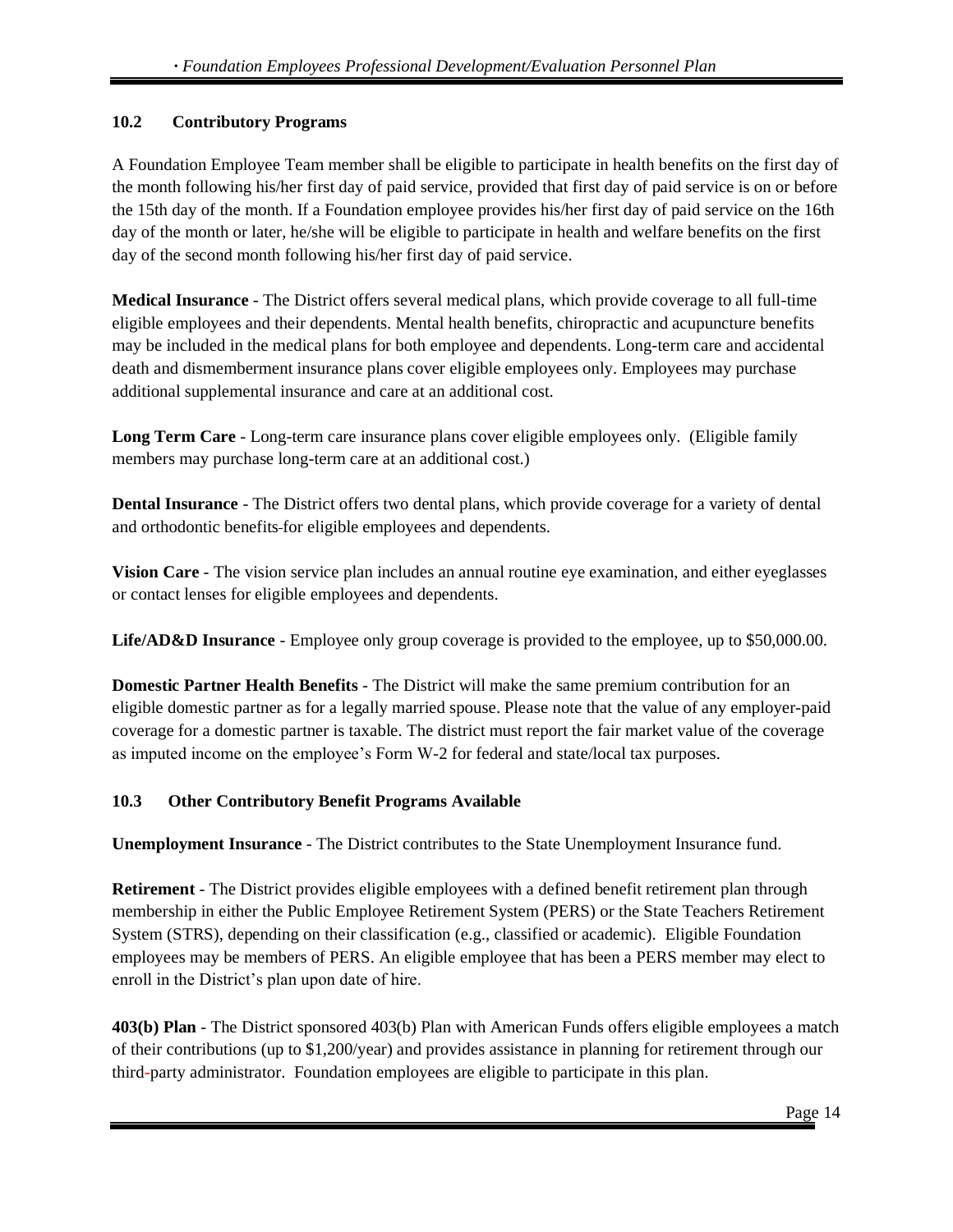#### <span id="page-14-0"></span>**10.4 Voluntary Programs**

**Tax Sheltered Annuities** *–* In addition to the American Funds plan, employees can choose from a variety of other 403(b) and 457(b) plan options that also provide employees with pre-tax, defined contribution investment opportunities designed to enhance retirement.

**Section 125 Plan/Flexible Spending Account (FSA)** – Employees may use pretax dollars for eligible medical, dental, vision and dependent care expenses by enrolling in a flexible spending account (insurance premiums are not eligible expenses).

#### <span id="page-14-1"></span>**10.5 Health Coverage for Retired Employees**

The District shall provide Foundation employees who retire with the same contribution towards their medical, dental, vision, life and long-term care coverage as is provided to active eligible employees, until age sixty-five. Employees must be at least fifty-five and have at least ten years of full-time service with the District in order to qualify for coverage. Retirees are subject to tiered rates.

The District shall permit any Foundation employee over the age of sixty-five who has retired from the District to continue coverage in their current medical, dental and vision plans at his/her own expense. The District shall also permit continued enrollment of the surviving spouse or domestic partner of a retiree or active employee of the District at his/her own expense. This section permits enrollment into the District's medical, dental and vision plans only once.

#### <span id="page-14-2"></span>**10.6 Part-time Benefit Eligibility**

Foundation employees who work thirty or more hours per week are eligible to enroll in the same health plans as full-time employees.

# <span id="page-14-3"></span>**11. LEAVE BENEFITS**

Definition of Immediate Family: For the purpose of this section, an immediate family member shall be limited to mother, father, step-mother, step-father, grandfather, grandmother, grandchild, or domestic partner of the employee or of the spouse of the employee and the spouse, son, son-in-law, daughter, daughter-in-law, brother, sister, brother-in-law or sister-in-law of the employee or any relative by blood or marriage living in the immediate household of the employee.

#### <span id="page-14-4"></span>**11.1 Sick Leave**

Employees earn one day of leave with full pay for each month of service during the year to be used for purposes of personal illness or injury. Sick leave is posted to each employee's account on July 1st which is the first day of the fiscal year. Foundation employees must report the absence following the illness or injury.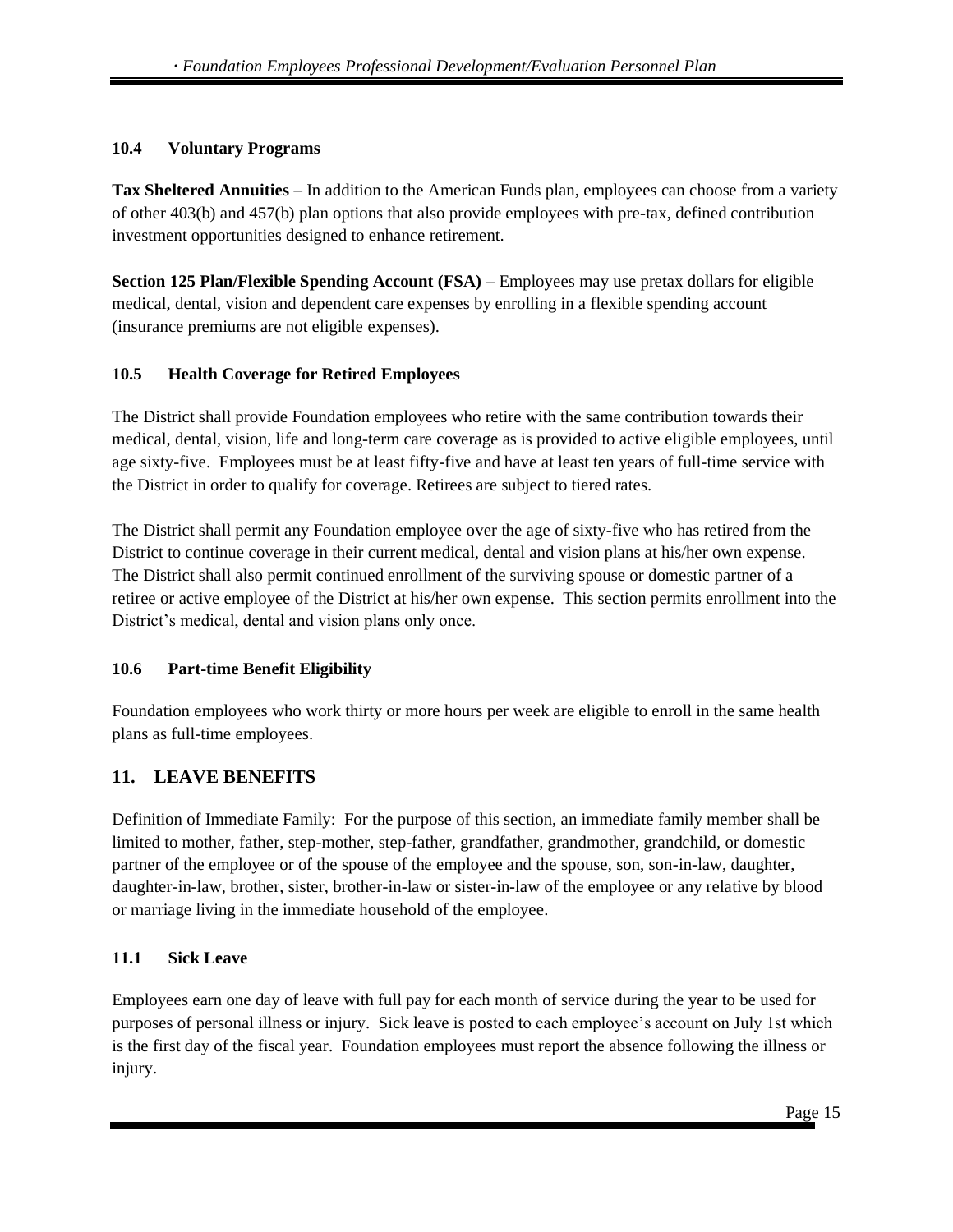#### <span id="page-15-0"></span>**11.2 Extended Sick Leave**

Foundation employee team members may be eligible for extended sick leave paid at fifty percent of the employee's regular rate of pay when all accrued full-pay sick leave has been exhausted. Additional sick leave authorized under this category will be exclusive of other paid leaves or holidays to which the employee may be entitled. The additional eighty-eight half days are not accumulative and are added each year.

Employees who wish to use extended sick leave benefits must provide written evidence satisfactory to the Office of Human Resources that the illness, injury, or incapacity requires absence from duty during the period of extended sick leave. The District reserves the right to demand proof of illness and may refer any claims for extended sick leave benefits to the District physician whose decision as to the employee's eligibility will be final. At the beginning of each fiscal year Foundation employees shall be credited with a total of not less than one hundred working days of paid sick leave, including days to which he/she is entitled. Such additional days shall be compensated at the rate of fifty percent of each Foundation Employee's regular salary.

#### <span id="page-15-1"></span>**11.3 Family Illness Leave**

Employees may use half of the current year's annual accrual of sick leave for illness or injury of a parent, child, or spouse or domestic partner according to Labor Code §233.

#### <span id="page-15-2"></span>**11.4 Personal Necessity**

The District shall provide seven days of personal necessity leave to be charged against sick leave in any fiscal year. Available days may be used for purposes deemed by the employee to be of a compelling nature, the nature of which cannot be attended to outside of regularly scheduled duty days. Before utilization of personal necessity leave, when the leave is foreseeable, the employee shall arrange leave at a time which is mutually acceptable to the employee and his/her supervisor and attain prior approval.

Purposes for which personal necessity leave may be used include:

- a) Death of a person significant to the employee.
- b) An accident or emergency illness involving the employee's person or property or the person or property of the employee's immediate family.
- c) Urgent personal business which requires presence at or in a time frame which falls within the employee's regular workday, and which cannot be arranged outside of the employee's normal workday.

#### <span id="page-15-3"></span>**11.5 Critical Illness**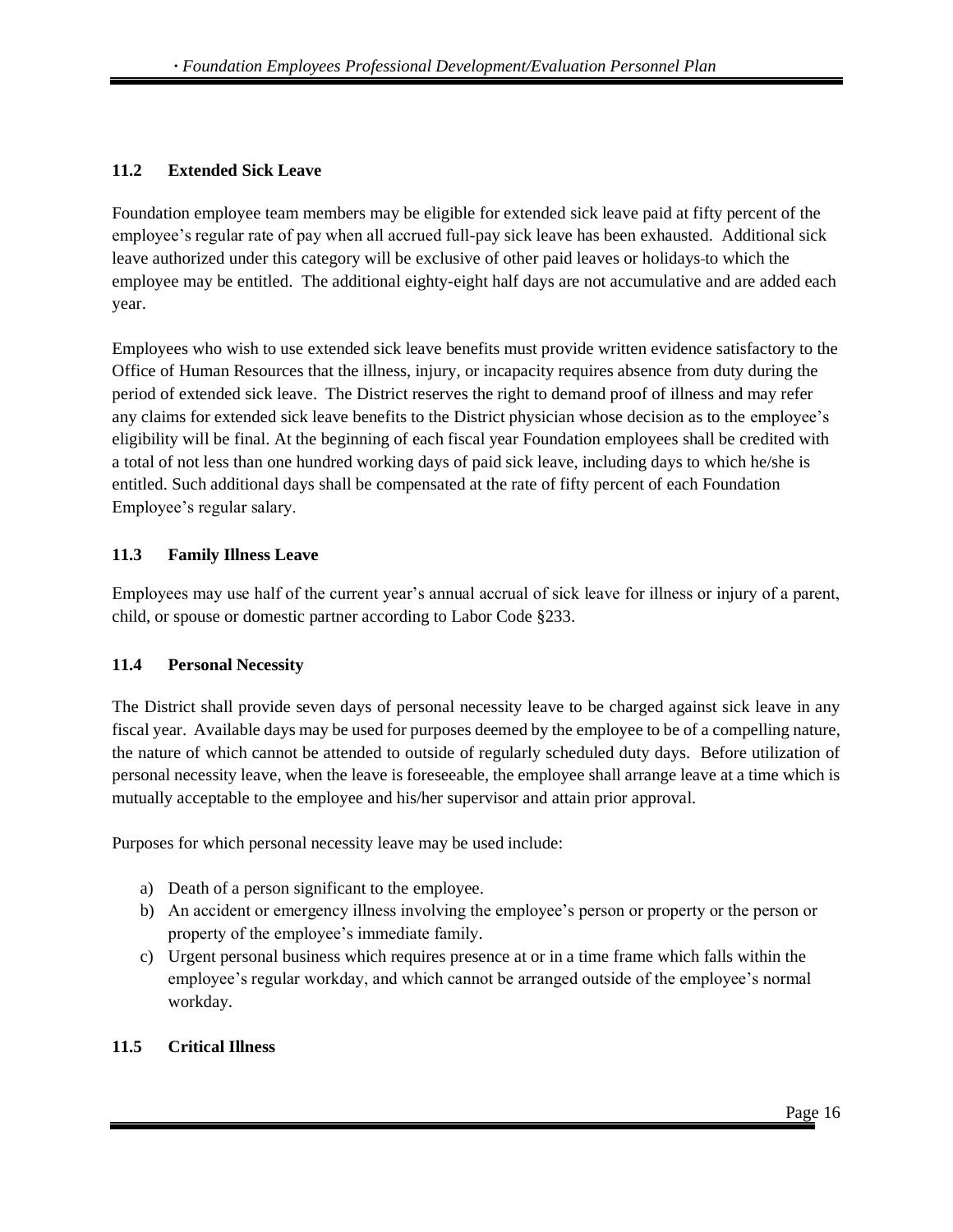Employees may be granted an absence from service with full salary for a period not to exceed three working days in any one fiscal year for a critical illness in the family. Critical illness shall be defined as one in which the person's life is in danger. This allowance will not affect accumulated sick leave and will not be accumulated from year to year. Critical illness leave is not to be used until all personal necessity leave and family illness leave have been used. It is the employee's responsibility, upon returning to work, to provide written certification from a qualified physician that the illness is critical.

# <span id="page-16-0"></span>**11.6 Bereavement Leave**

Employees are entitled to an absence from work with full salary for a maximum of five workdays for the death of any member of the immediate family. Days need not be taken consecutively. An absence from service with full salary for one working day shall be allowed for the death of any other close relative of the unit member. "Close relative" for the purpose of this Section is defined as "aunt, uncle, niece or nephew" of the unit member or of their spouse or domestic partner. The appropriate administrator or the Office of Human Resources may request verification prior to taking bereavement leave.

# <span id="page-16-1"></span>**11.7 Jury Leave**

Employees shall be granted leave at full pay when required to report for jury duty. The employee shall present proof of service to Payroll. The District shall not discourage employees from accepting jury service. The District reserves the right to discuss with the employee the practicality of seeking exemption or deferment when jury service would materially disrupt District operations. Fees received by employees, excluding travel and subsistence expenses, shall be remitted to the District.

# <span id="page-16-2"></span>**11.8 Subpoena Leave**

Employees shall be granted leave at full pay when subpoenaed as a witness, other than as a defendant or plaintiff, in a criminal or civil trial, which has resulted directly from an incident that took place during the course of conducting regular District business. Such leave shall be restricted to personal appearance under a subpoena issued by a court of competent jurisdiction.

For reasons other than listed above, an employee shall be granted a leave of absence when subpoenaed as a witness and not as a litigant in a court of law. The leave shall be granted for the number of days specified in the subpoena as certified by an authorized officer of the court.

The leave shall not be accumulated from year to year. Compensation for such leave will be made up to a maximum of ten working days per year. The amount of compensation shall be equivalent to but not more than the difference between the employee's regular earnings and any amount received under the subpoena.

# <span id="page-16-3"></span>**11.9 Industrial Illness or Accident Leave**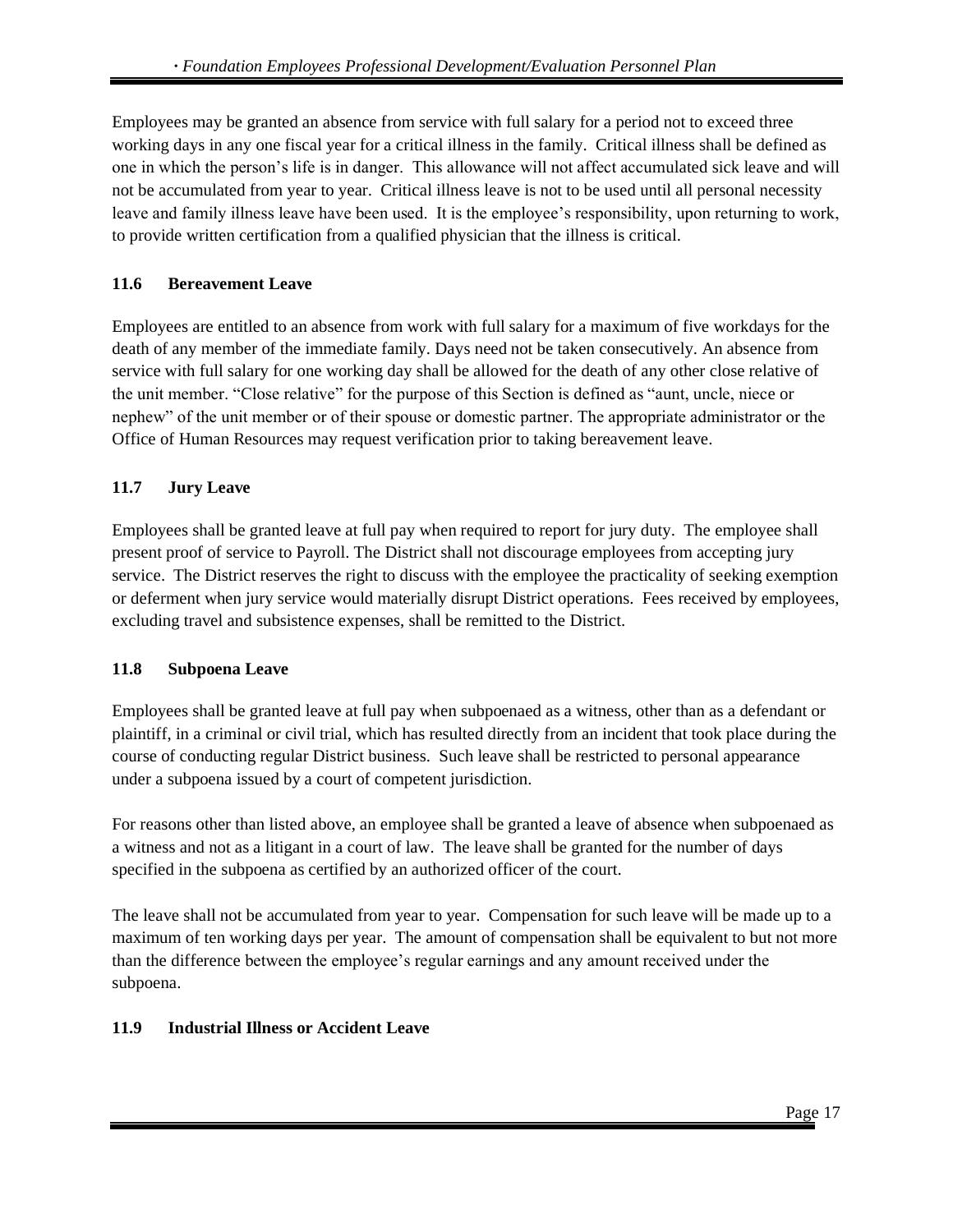Foundation employees are eligible for industrial accident leave for personal injury or illness occurring during working hours, which has qualified for workers' compensation benefits. The leave of absence may not exceed sixty working days for the same accident. (See Section 10.1)

#### <span id="page-17-0"></span>**11.10 Pregnancy Disability Leave**

Upon written request, accompanied by verification from a licensed California physician, maternity leave of absence without pay will be granted to an employee for disabilities caused by pre-pregnancy, miscarriage, childbirth and recovery. Such leave shall be for a term of not more than one calendar year. Employees returning from maternity leave shall provide the District with at least one calendar month notice of their intent to return. Pregnancy Disability Leave should be used in conjunction with earned leave and Family Medical Leave.

#### <span id="page-17-1"></span>**11.11 Family Medical Leave**

In accordance with Government Code §12945.2 and the Family and Medical Leave Act of 1993 (FMLA), employees shall be eligible for an unpaid leave of absence, not to exceed twelve working weeks (sixty working days) (twenty-six weeks for military caregiver) in a twelve month period for the following purposes and under the enumerated conditions:

Leave because of 1) the birth of a child of the employee, 2) the placement of a child with the employee in connection with the adoption or foster care, 3) the serious illness of a spouse, domestic partner, child or parent of the employee, 4) because of a serious health condition that makes the employee unable to perform the function of the position, or 5) a qualifying exigency or for a military caregiver leave as provided by law.

Employee shall retain all employment rights during the leave period and shall be guaranteed the right to return to the same or similar position at the end of the leave period.

FMLA is to be used in conjunction with and coordinated with available and applicable benefit time.

If the leave provided is used in conjunction with pregnancy disability leave, the maximum duration of the FMLA shall be a period of twelve weeks.

Employees on FMLA shall continue to be eligible for membership in the District health and welfare plans. If the employee fails to return to work when the leave expires for a reason other than the continuation, recurrence of onset of a serious health condition that would entitle that employee to leave under existing law, or other circumstances beyond the employee's control, the District will recover the premium which was paid for maintaining health coverage during the employee's leave.

The District will require certification, which indicates the medical necessity for requesting leave and the expected duration of such leave if the employee is requesting leave because of a serious medical condition.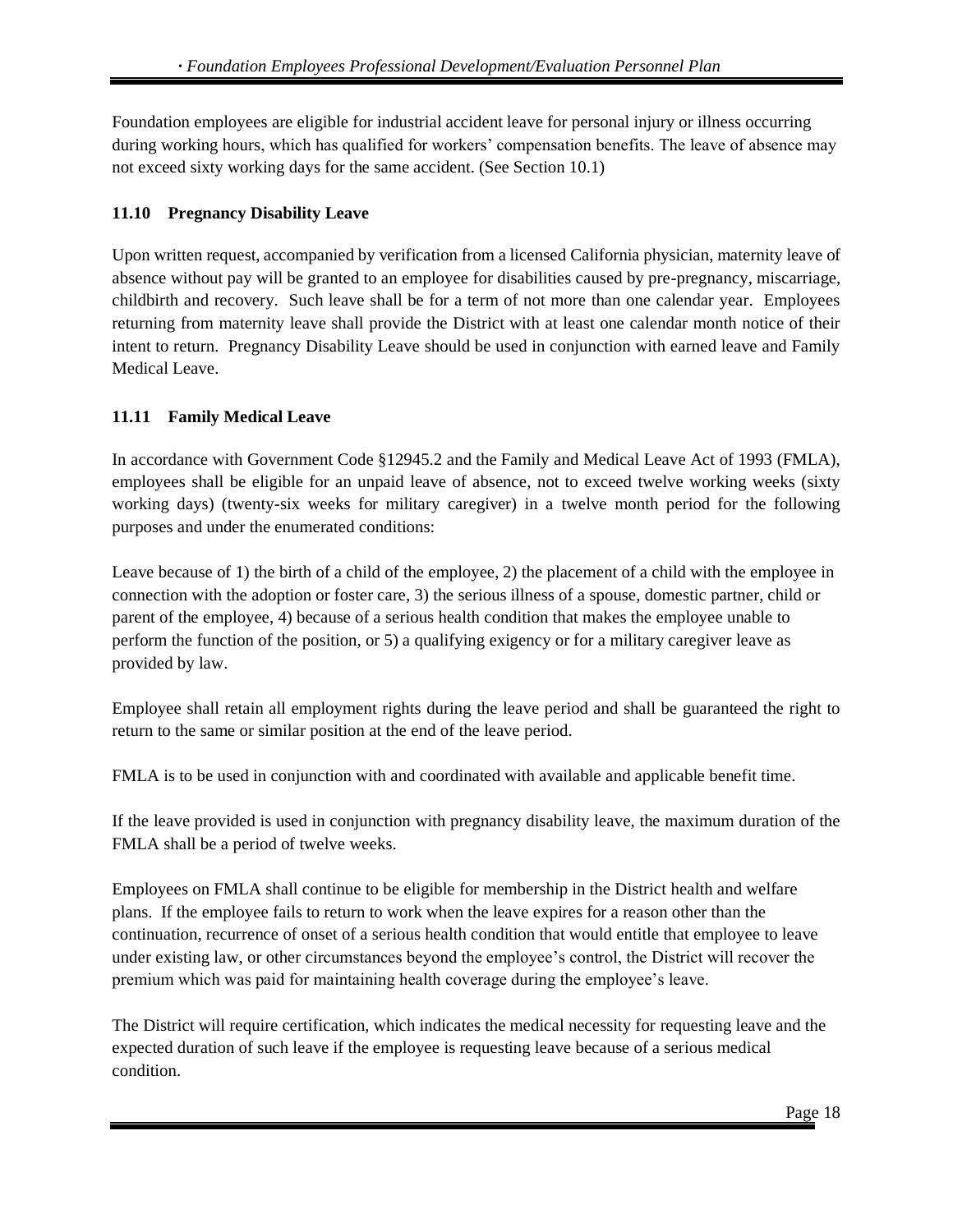If the need for the leave is foreseeable, the employee is required to make a reasonable effort to schedule the leave at a time which would least disrupt his/her service to the college. Requests for leave should be submitted within thirty days or as much advance notice as possible.

# <span id="page-18-0"></span>**11.12 Military Leave**

Employees requesting a leave of absence for military service will be granted as mandated by applicable state and federal law. Requests for military leave of absence should be submitted in writing to the employee's immediate supervisor with a copy of the official order.

# <span id="page-18-1"></span>**11.13 Unpaid Leave of Absence**

Foundation employees may, at the sole discretion of the District, be granted a leave of absence for purposes satisfactory to the District. If granted, the leave will be without compensation or benefits, and will generally be for a period not to exceed one academic year. Such unpaid leave, if granted, shall not be counted toward seniority or salary advancement. During the duration of the leave of absence, the Foundation employee will be offered COBRA coverage at their expense.

# <span id="page-18-2"></span>**11.14 Vacation**

| Length of Service | <b>Annual Earned Vacation</b> |
|-------------------|-------------------------------|
| $1 - 3$ years     | 15 days                       |
| $4 - 10$ years    | 18 days                       |
| $11 - 20$ years   | 21 days                       |
| 21 years and over | 22 days                       |

Requests for vacation leave must be submitted for approval to the employee's immediate supervisor. Insofar as it is possible, vacation shall be scheduled to the mutual advantage of the employee and the District. Permanent employees may be granted vacation with salary in advance of vacation being earned up to the amount earned in that fiscal year.

Vacation time accrues from the first of the month nearest to the beginning date of employment. Vacation leave is posted to each employee's account at the end of the month in which it was earned.

Part-time employees are eligible to accrue vacation pro-rated based on the number of hours of scheduled work per week in relation to the number of hours for a full-time employee in a comparable position.

A new Foundation employee of the District is not eligible to take more than six days, or the proportionate amount to which he/she may be entitled, until the first day of the calendar month after completion of six months of active service with the District.

The maximum number of vacation days that can be accrued is one year's annual vacation. When the accumulated vacation balance reaches this limit, an employee ceases to earn vacation until such time as the vacation balance is reduced below the maximum earnable.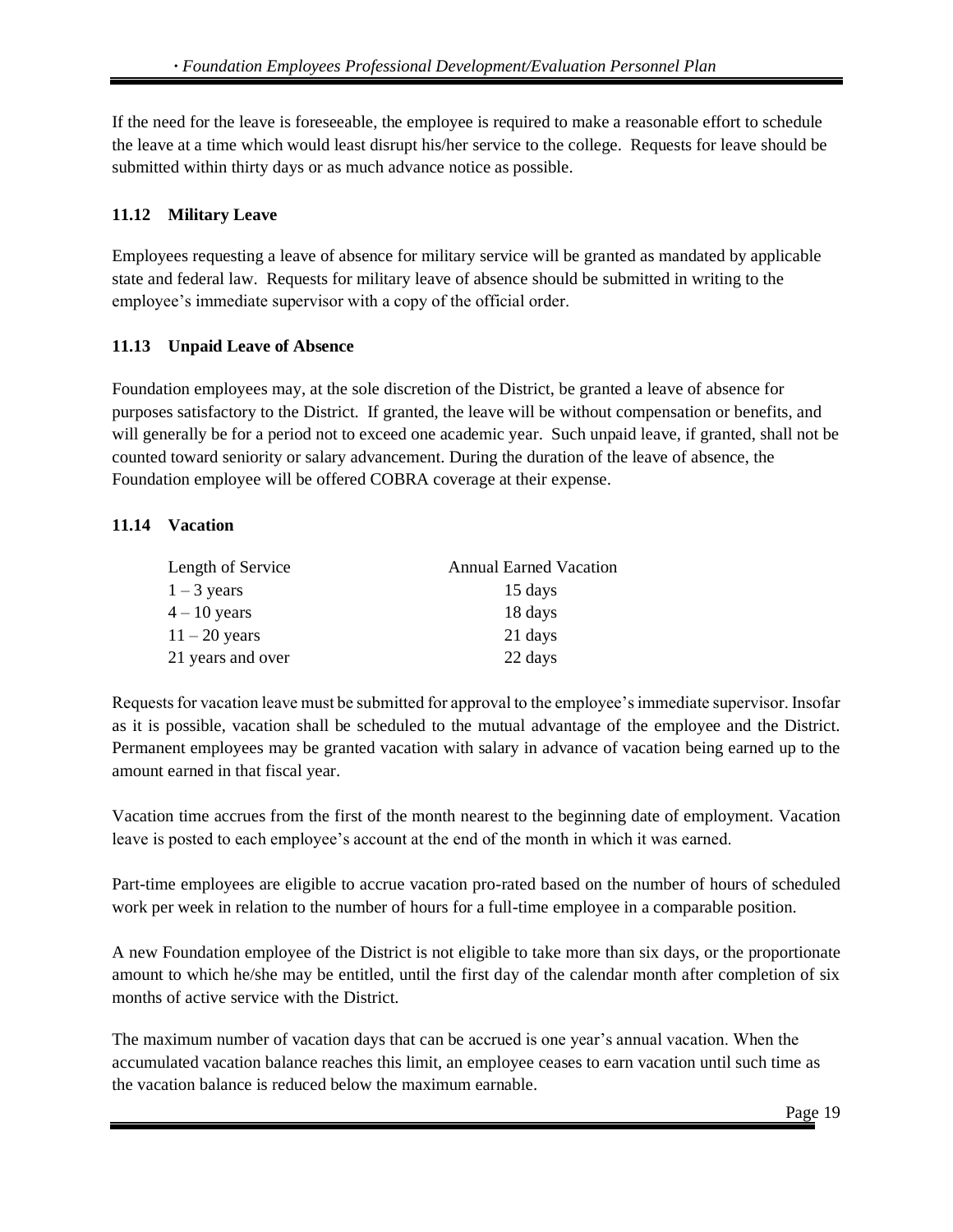Upon separation, resignation, retirement, termination, or non-renewal Foundation employees shall be compensated for the amount of vacation earned at the time of leaving employment with the District. If an employee has been granted vacation, which has not yet been earned at the time of termination of his or her services, the District may deduct from the employee's final check the full amount of salary, which has been paid for such unearned days of vacation taken.

# <span id="page-19-0"></span>**11.15 Holidays**

To qualify for holiday pay, an employee must be in paid status on the day before or the day after the holiday. Holidays are paid at the employee's regular rate of pay.

The following are Trustee approved holidays observed by the District. Sixteen holidays will be observed each year. For those holidays that change annually, the Board will approve specific days to be celebrated and a listing will be distributed to employees.

When a holiday falls on Sunday, the following Monday will be observed as the holiday. When a holiday falls on Saturday, the preceding Friday will be observed as the holiday with the exception of Lincoln's Day which will be observed coinciding with the adopted school schedule in accordance with Education Code §79020. District and Foundation offices will be closed on Trustee approved holidays.

|                               | Legal | Local |
|-------------------------------|-------|-------|
| Independence Day              |       |       |
| Labor Day                     |       |       |
| Veteran's Day                 |       |       |
| <b>Thanksgiving Day</b>       |       |       |
| Friday following Thanksgiving |       | 1     |
| Winter Break Holiday          |       |       |
| Christmas Day (celebrated)    | 1     |       |
| In Lieu of Admissions Day     |       |       |
| New Year's Day (celebrated)   | 1     |       |
| Martin Luther King Day        | 1     |       |
| Lincoln's Day                 |       |       |
| Washington's Day              | 1     |       |
| Cesar Chavez Day              |       |       |
| <b>Spring Holiday</b>         |       |       |
| <b>Memorial Day</b>           | 1     |       |
| Native American Day           |       |       |

# **Christmas/New Year Holiday Break**

The District and Foundation shall be closed for business during the Christmas/New Year Holiday Break from December 24 – January 1. All Foundation employees will observe the holidays during this period by using three local holidays, two legal holidays and two mandatory vacation days.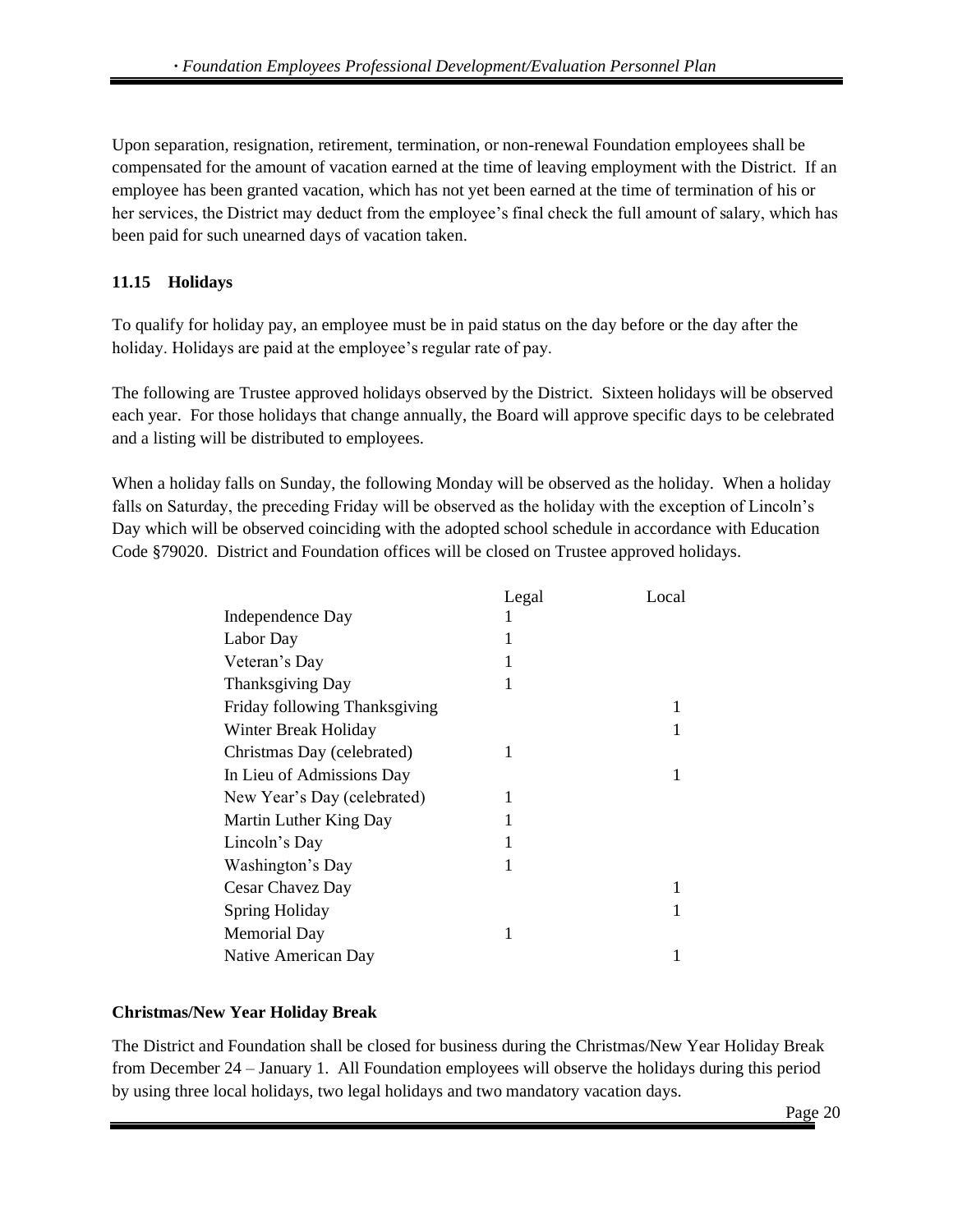#### **Local Holidays**

The three Local Holidays which are not being used during the Christmas/New Year Holiday Break will be assigned to the Friday following Thanksgiving and Spring Break Thursday, and Spring Break Friday.

#### **Christmas/New Year's Vacation and Holiday Pay**

If a Foundation employee is directed to work on any of the days of the Christmas/New Year Holiday Break, the employee will receive compensatory time, establish a flexible schedule for days off equal to the days worked, or shall be compensated accordingly. Hours worked on the mandatory vacation days, will be compensated at a rate of time and a half. Hours worked during the scheduled holiday shall be compensated at a rate of time and one-half the regular rate of pay in addition to regular pay. Authorization to work must be reviewed and approved by the appropriate District Vice President and/or the Superintendent/President.

# <span id="page-20-0"></span>**12. NON-DUPLICATION OF BENEFITS**

No benefits shall be duplicated under this plan and/or any other District plan.

#### <span id="page-20-1"></span>**13. FUNDING PLAN**

Foundation funds will be allocated to the Foundation Employees' Personnel Plan to support salary adjustments provided for under the plan. The Superintendent/President determines the frequency and amount of salary adjustments based an evaluation of merit, contribution evaluation, and value to the College. The Vice President, Human Resources is charged by the Superintendent/President with monitoring the operation of the plan. All salary adjustments for Foundation employees, as provided for under the plan, are subject to the approval of the Superintendent/President.

# <span id="page-20-2"></span>**14. FOUNDATION EMPLOYEES' PERSONNEL PLAN MAINTENANCE**

The District's Management Personnel Committee, chaired by the Vice President of Human Resources, shall meet periodically to review the Foundation Employees' Personnel Plan. The Superintendent/President or his/her designee shall be an ex-officio member of the committee. The committee shall consist of a District or Foundation Management team member from each level: Executive, Administrative, Manager and Supervisor, and is selected by the Superintendent/President. .

# <span id="page-20-3"></span>**15. SAVINGS CLAUSE**

If during the life of this Plan, there exists any applicable rule, regulation, or order issued by government authority other than the District which shall render invalid restrain compliance with or enforcement of any provisions of this Plan, such provision shall be immediately suspended and be of no effect hereunder so long as such law, rule, regulation, or order shall remain in effect. Such invalidation of a part or portion of this Plan shall not invalidate any remaining portions, which shall continue in full force and effect.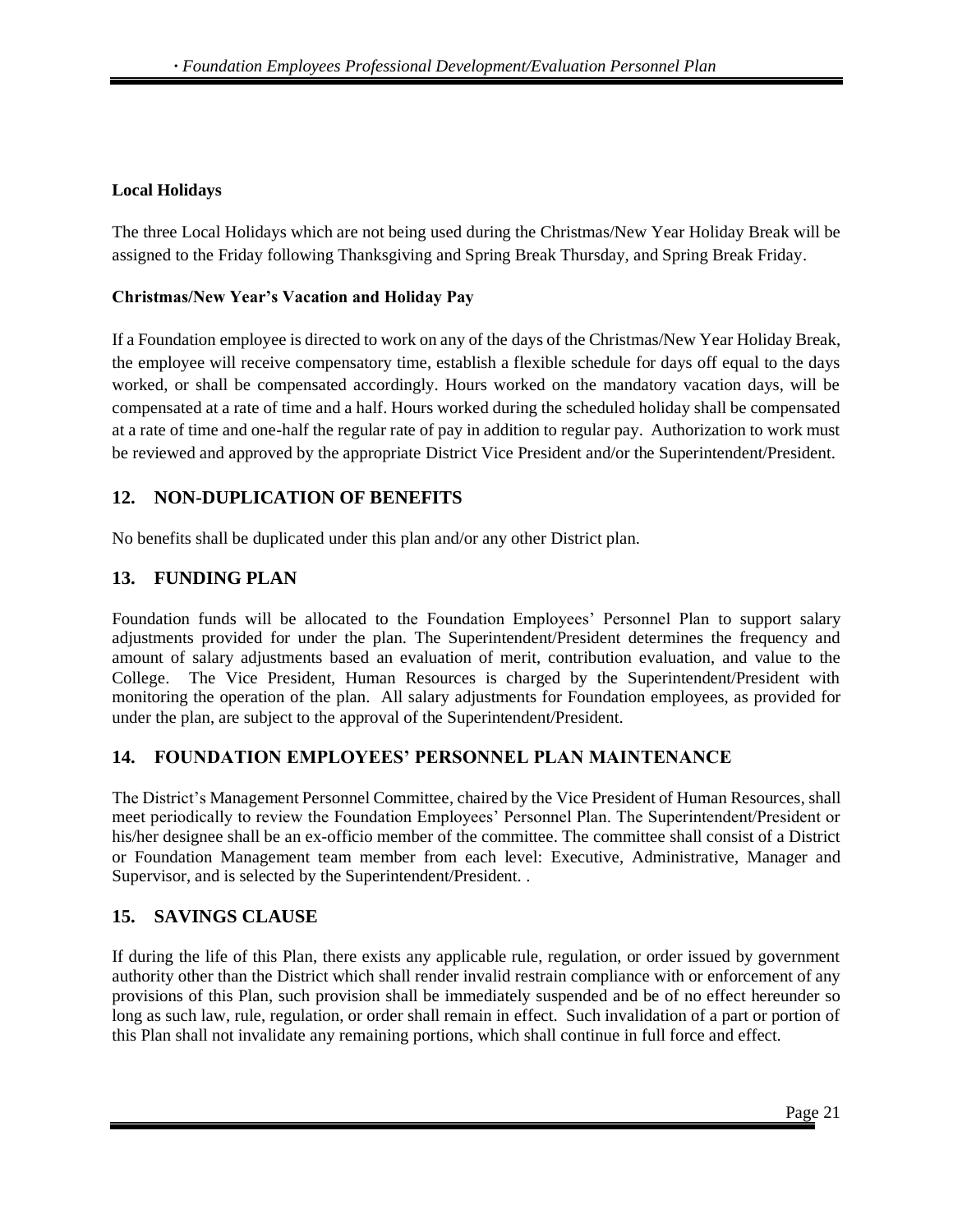# <span id="page-21-0"></span>**16. PROFESSIONAL DEVELOPMENT PROGRAM**

The Professional Development Program is designed to provide an incentive for members to further their education, skills and training as it relates to their current work assignment.

- Improve the standard of service
- Improve on-the-job performance
- Promote technological advancements
- Provide opportunities for personal growth
- Provide opportunities for advancement

The Role of the Management Personnel Committee: All Professional Development Applications shall be reviewed by the Committee. See **Appendix H** for application guidelines.

In addition to employee Professional Development Program, a Foundation Employees may apply for themselves, their spouse, and their child(ren) to receive reimbursement of up to \$1,200, for enrollment in classes at College of the Desert. Reimbursable costs covered will be tuition, books, and registration. Children must be between the ages of 17 and 24 and must be birth, adopted, or stepchildren of the employee. A child must maintain a grade of "C" or better in all courses taken to be eligible to take another class covered by this program. See **Appendix H** for application.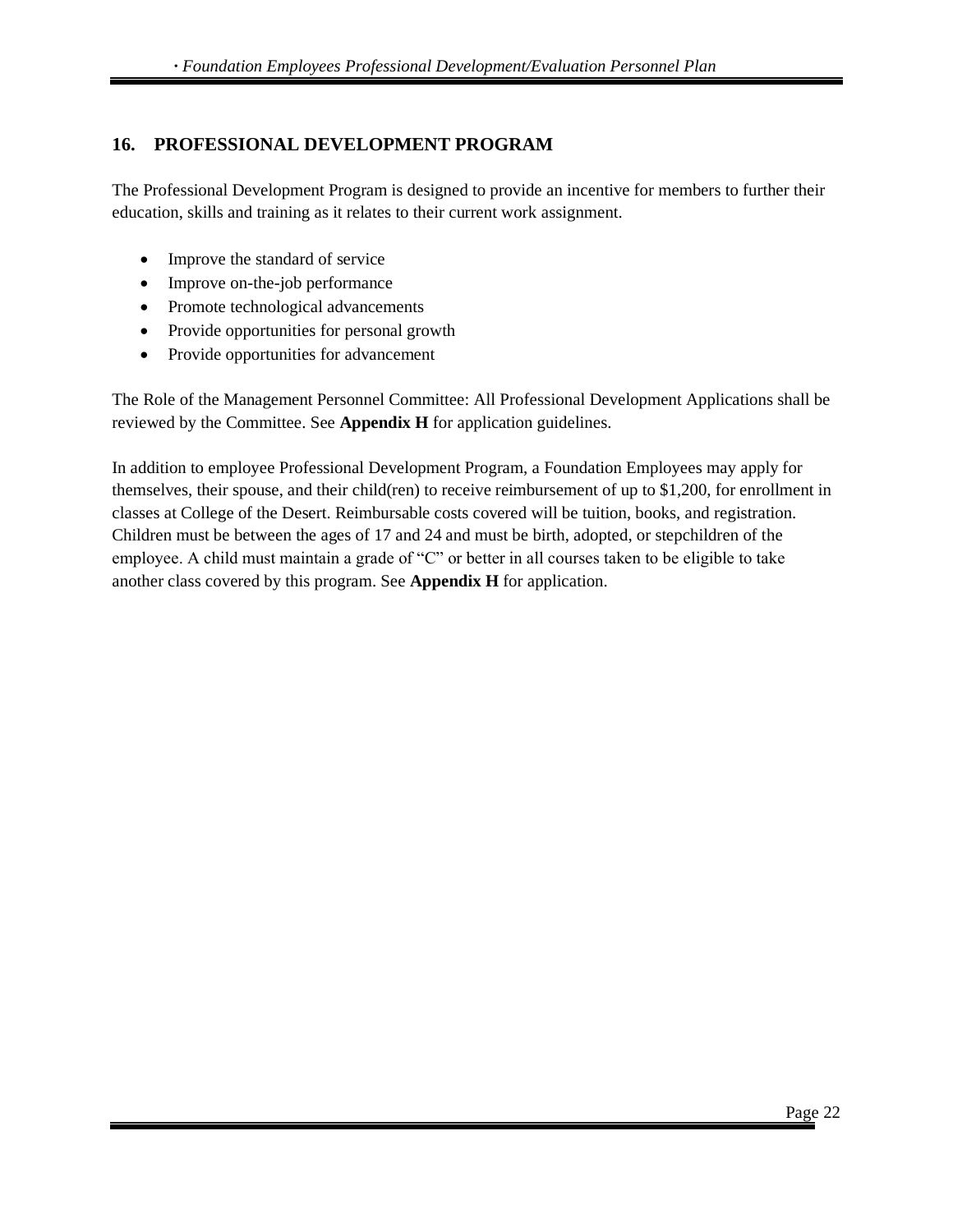# **APPENDICES**

# **Table of Contents**

<span id="page-22-0"></span>

|            | Page |
|------------|------|
| Appendix A |      |
| Appendix B | 26   |
| Appendix C | 27   |
| Appendix D | 28   |
| Appendix E | 30   |
| Appendix F | 32   |
| Appendix G | 33   |
| Appendix H | 34   |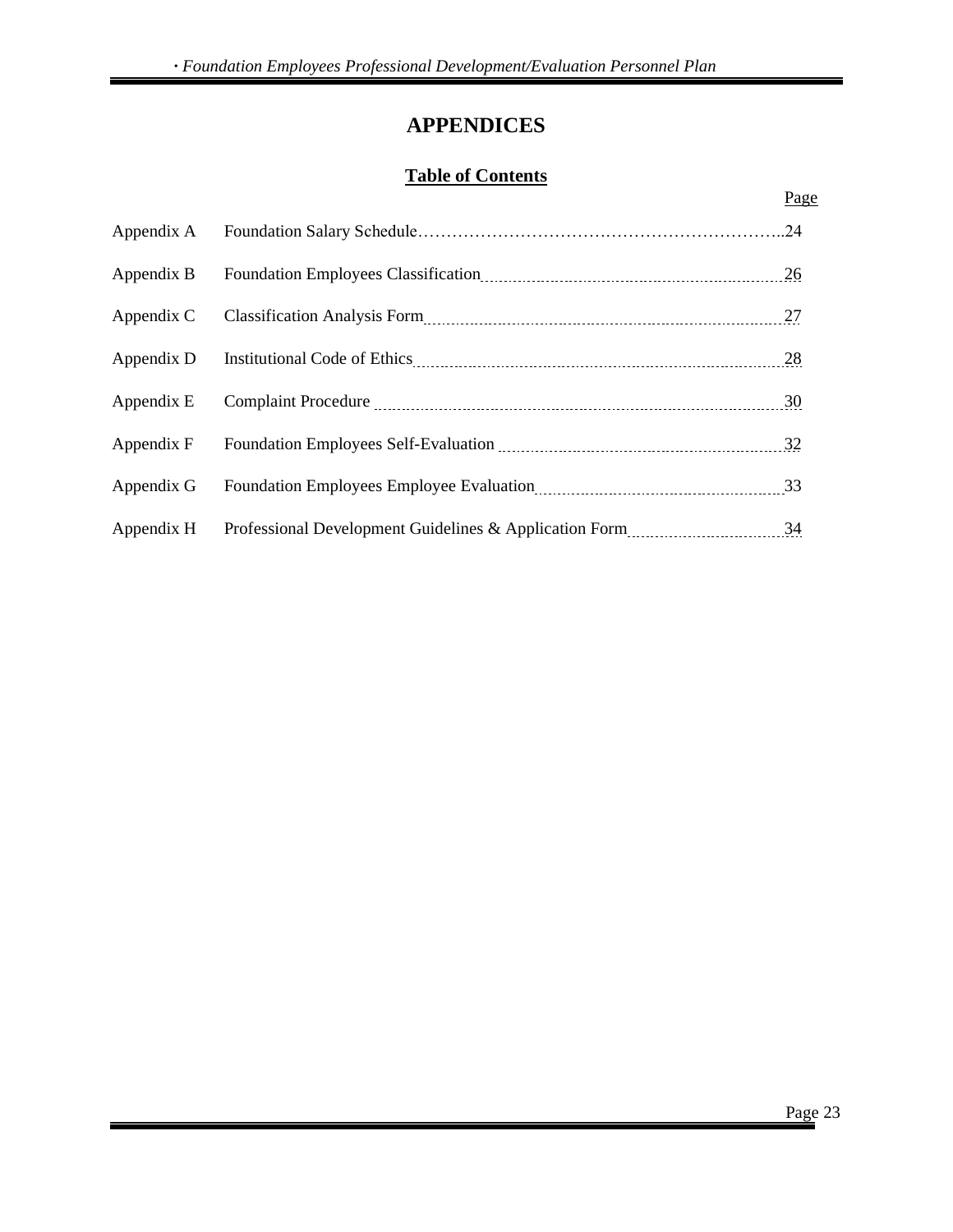# **SEPTE COLLEGE**

| Range   | Salary         | Step <sup>1</sup> | Step 2     | Step 3     | Step 4     | Step 5            | Step6       | Step 7      | Step 8      | Step 9      | Step 10     |
|---------|----------------|-------------------|------------|------------|------------|-------------------|-------------|-------------|-------------|-------------|-------------|
|         | 全<br>全         | 142.716           | 148.711    | 154,960    | 161,465    | 168.247           | 175,316     | 182.678     | 190,350     | 198.347     | 206.679     |
| Range 1 | Monthly        | 2,675.922         | 2,788.325  | 2,905.491  | 3,027.474  | 3,154.638         | 3,287.171   | 3,425210    | 3,569.069   | 3,719,005   | 3,875.229   |
|         | Annual         | 32,111.064        | 33,459.900 | 34,865.892 | 36,329.688 | 37,855.656        | 39,446.052  | 41,102.520  | 42,828.828  | 44,628.060  | 46,502.748  |
|         | <b>Hourly</b>  | 178,399           | 185,892    | 193,702    | 201.836    | 210.312           | 219.147     | 228,352     | 237,940     | 247,936     | 258,350     |
| Range 2 | Monthly        | 3,344.973         | 3,485.478  | 3,631.912  | 3,784.434  | 3,943.345         | 4,108.999   | 4,281.591   | 4,461,376   | 4,648.799   | 4,844.058   |
|         | Annual         | 40,139.676        | 41,825.736 | 43,582.944 | 45,413.208 | 47,320.140        | 49,307,988  | 51,379.092  | 53,536,512  | 55,785.588  | 58,128.696  |
|         | <b>Hourly</b>  | 214,076           | 223.073    | 232.440    | 242.202    | 252.377           | 262.976     | 274,019     | 285,529     | 297.518     | 310.015     |
| Range 3 | <b>Monthly</b> | 4,013.931         | 4,182.610  | 4,358.251  | 4,541.286  | 4,732.064         | 4,930.803   | 5,137,854   | 5,353,674   | 5,578,455   | 5,812.783   |
|         | Annual         | 48,167.172        | 50,191.320 | 52,299.012 | 54,495.432 | 56,784.768        | 59,169.636  | 61,654248   | 64,244,088  | 66,941,460  | 69,753.396  |
|         | <b>Hourly</b>  | 249.761           | 260.247    | 271,183    | 282.566    | 294.435           | 306,801     | 319,687     | 333,118     | 347,107     | 361.687     |
| Range 4 | Monthly        | 4,683,017         | 4,879.636  | 5,084.674  | 5,298.118  | 5,520.665         | 5,752.514   | 5,994.131   | 6,245,970   | 6,508251    | 6,781.626   |
|         | Annual         | 56,196.204        | 58,555.632 | 61,016.088 | 63,577.416 | 66,247.980        | 69,030.168  | 71,929.572  | 74,951,640  | 78,099.012  | 81,379.512  |
|         | <b>Houn'y</b>  | 285,440           | 297.428    | 309.920    | 322.937    | 336.500           | 350,632     | 365.361     | 380.701     | 396.695     | 413.357     |
| Range 5 | Monthly        | 5,351.997         | 5,576.779  | 5,810.991  | 6,055.076  | 6,309.382         | 6,574.341   | 6,850,523   | 7,138.149   | 7,438.023   | 7,750.445   |
|         | Annual         | 64,223.964        | 66,921.348 | 69,731.892 | 72,660.912 | 15,712.584        | 78,892.092  | 82,206.276  | 85,657.788  | 89,256,276  | 93,005.340  |
|         | <b>Fourly</b>  | 321.118           | 334.609    | 348.663    | 363.302    | 378.565           | 394,462     | 411.029     | 428.291     | 446.283     | 465.022     |
| Range 6 | Monthly        | 6,020.967         | 6,273.910  | 6,537.425  | 6,811.918  | 7,098.089         | 7,396,158   | 7,706.801   | 8,030,457   | 8,367,806   | 8,719.171   |
|         | <b>Annual</b>  | 72,251,604        | 75,286.920 | 78,449.100 | 81,743.016 | 85,177.068        | 88,753,896  | 92,481,612  | 96,365,484  | 100,413,672 | 104,630.052 |
|         | <b>Hourly</b>  | 356.796           | 371.783    | 387.400    | 403.673    | 420.624           | 438.292     | 456.697     | 475,880     | 495,865     | 516.694     |
| Range 7 | Monthly        | 6,689.923         | 6,970.935  | 7,263,742  | 7,568,878  | 7,886.691         | 8217.974    | 8,563,063   | 8,922.754   | 9,297.474   | 9,688.013   |
|         | Annual         | 80,279.076        | 83,651.220 | 87,164.904 | 90,826.536 | <b>94,640.292</b> | 98,615,688  | 102,756.756 | 07,073,048  | 111,569.688 | 116,256.156 |
|         | Hourly         | 392.481           | 408.964    | 426.142    | 44.038     | 462.689           | 482.121     | 502.371     | 523.469     | 545.454     | 568.365     |
| Range 8 | Monthly        | 7,359.020         | 7,668.066  | 7,990.164  | 8,325,721  | 8,675.410         | 9,039,773   | 9,419,457   | 9,815.051   | 10,227.256  | 10,656.844  |
|         | <b>Annual</b>  | 88,308.240        | 92,016.792 | 95,881.968 | 99,908.652 | 104,104.920       | 108,477 276 | 113,033.484 | 117,780.612 | 122,727.072 | 127,882.128 |

**Foundation Salary Schedule 2019-2020**

# **APPENDIX A**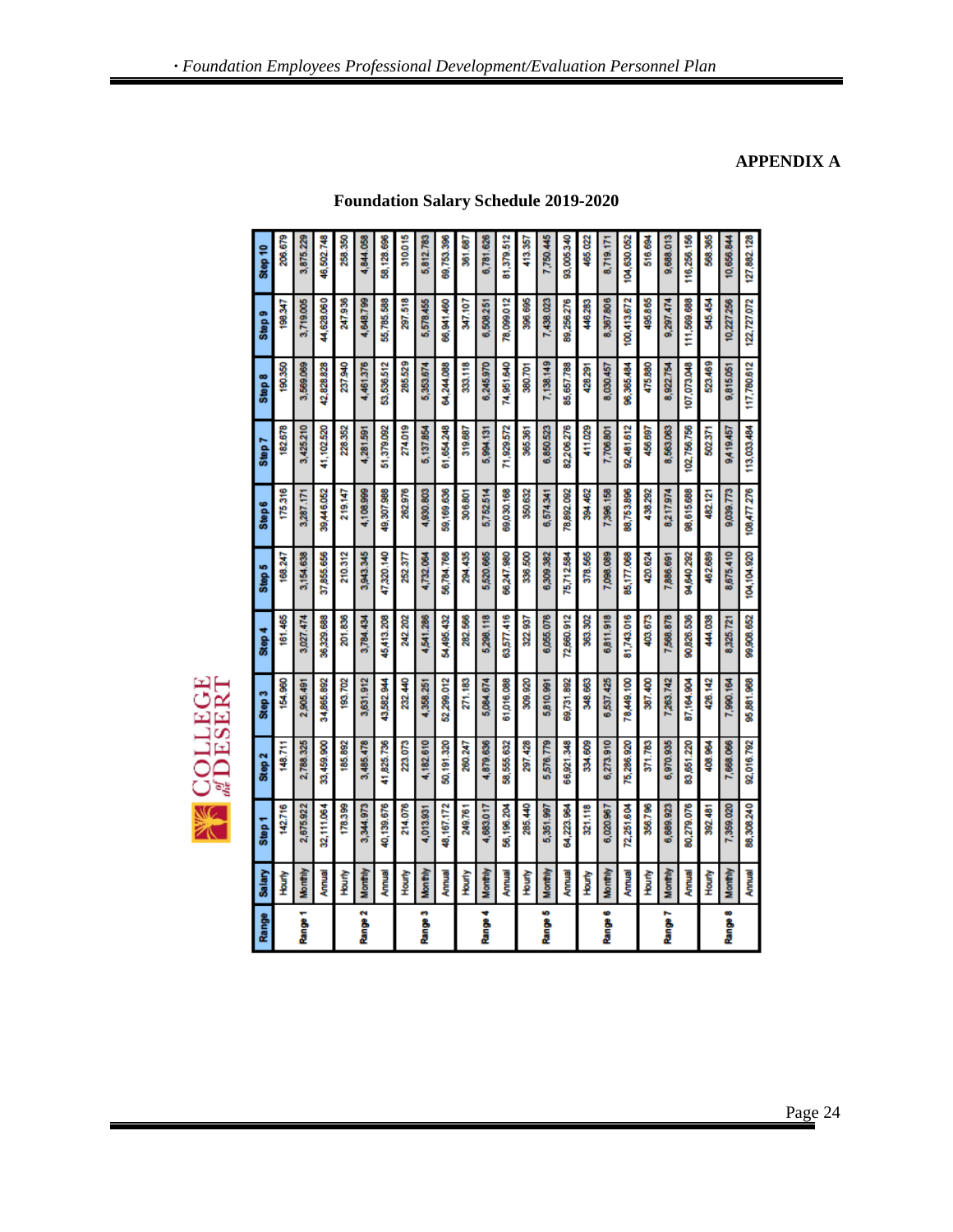| Range    | Salary        | Step 1      | Step 2       | Step 3      | Step 4      | Step 5      | Step6       | Step 7      | Step 8        | Step 9         | Step 10     |
|----------|---------------|-------------|--------------|-------------|-------------|-------------|-------------|-------------|---------------|----------------|-------------|
|          | <b>Foury</b>  | 428,159     | 446,139      | 464,879     | 484,403     | 504.747     | 525.947     | 548,039     | 571,058       | <b>595,042</b> | 620.030     |
| Range 9  | Monthly       | 8,027,990   | 8,385,104    | 8,716.481   | 9,082.563   | 9,464.011   | 9,861,512   | 10,275.732  | 10,707.345    | 11,157.039     | 11,625.567  |
|          | Annual        | 96,335,880  | 100,381.248  | 104,597.772 | 108,990.756 | 113,568.132 | 118,338.144 | 123,308.784 | 128,488.140   | 133,884,468    | 139,506.804 |
|          | <b>Hourly</b> | 463,837     | 483.320      | 503.622     | 524.774     | 546.812     | 569.778     | 593,707     | 618.641       | 844,630        | 671.702     |
| Range 10 | Monthly       | 8,696.945   | 9,062.246    | 9,442.915   | 9,839,520   | 10,252.728  | 10,683,329  | 11,131,997  | 11,599,525    | 12,086.811     | 12,594,41   |
|          | Annual        | 104,363.340 | 108,746.952  | 113,314.980 | 118,074.240 | 123,032.736 | 28,199,948  | 133,583,964 | 139, 194, 300 | 145,041.732    | 151,132.932 |
|          | Hourly        | 499.516     | 520,500      | 542.359     | 565,139     | 588.877     | 613,608     | 639,381     | 666.231       | 894,212        | 723.372     |
| Range 11 | Monthly       | 9,365.926   | 9,759.378    | 10,169.232  | 10,596.351  | 11,041,435  | 11,505.155  | 11,988,389  | 12,491,834    | 13,016,479     | 13,563.230  |
|          | Annual        | 112,391.112 | 117, 112.536 | 122,030.784 | 127,156.212 | 132,497.220 | 138,061,860 | 143,860.668 | 149,902.008   | 156, 197.748   | 162,758.760 |
|          | <b>Hourly</b> | 535.201     | 557.675      | 581,101     | 605.504     | 630,935     | 657,439     | 685,048     | 713.820       | 743,800        | 775.044     |
| Range 12 | Monthly       | 10,035.012  | 10,456.415   | 10,895.653  | 11,353,207  | 11,830.036  | 12,326,972  | 12,844,853  | 13,384.131    | 13,946.259     | 14,532.071  |
|          | Annual        | 120,420.144 | 125,476.980  | 130,747.836 | 136,238.484 | 141,960.432 | 147,923.664 | 154,135,836 | 160,609.572   | 167,355.108    | 174,384.852 |
|          | <b>Fourly</b> | 570,879     | 594,856      | 619,839     | 645,875     | 673.000     | 701263      | 730.717     | 761,409       | 793,389        | 826,709     |
| Range 13 | Monthly       | 10,703.981  | 11,153.546   | 11,621.984  | 12,110.164  | 12,618.754  | 13,148,683  | 13,700.952  | 14,276,426    | 14,876.043     | 15,500.796  |
|          | <b>Annual</b> | 128,447.772 | 133,842.552  | 139,463.808 | 145,321.968 | 151,425,048 | 157,784,196 | 164,411,424 | 171,317,112   | 178,512.516    | 186,009.552 |
|          | <b>Hourly</b> | 642.236     | 669.211      | 697.319     | 726.605     | 757.124     | 788.924     | 822.058     | 856.588       | 892.560        | 930.051     |
| Range 14 | Monthly       | 12,041,920  | 12,547.714   | 13,074,734  | 13,623.849  | 14,196.073  | 14,792.329  | 15,413,588  | 16,061,020    | 16,735,494     | 17,438,458  |
|          | Annual        | 144,503.040 | 150,572.568  | 156,896.808 | 163,486.188 | 170,352.876 | 177,507,948 | 184,963,056 | 192,732240    | 200,825.928    | 209,261.496 |
|          | <b>Hourly</b> |             |              |             | 913.400     | 851.760     | 991.737     | 1,033.388   | 1,076.787     | 1,122.012      | 1,169.136   |
| Range 15 | Monthly       | ä,          |              |             | 17,126.256  | 17,845,506  | 18,595.062  | 19,376,027  | 20,189.750    | 21,037.717     | 21,921.303  |
|          | <b>Annual</b> |             |              |             | 205,515.072 | 214,146.072 | 223,140.744 | 232,512.324 | 242,277.000   | 252,452.604    | 263,055.636 |

**EXECUTE CE** 

**Foundation Salary Schedule 2019-2020**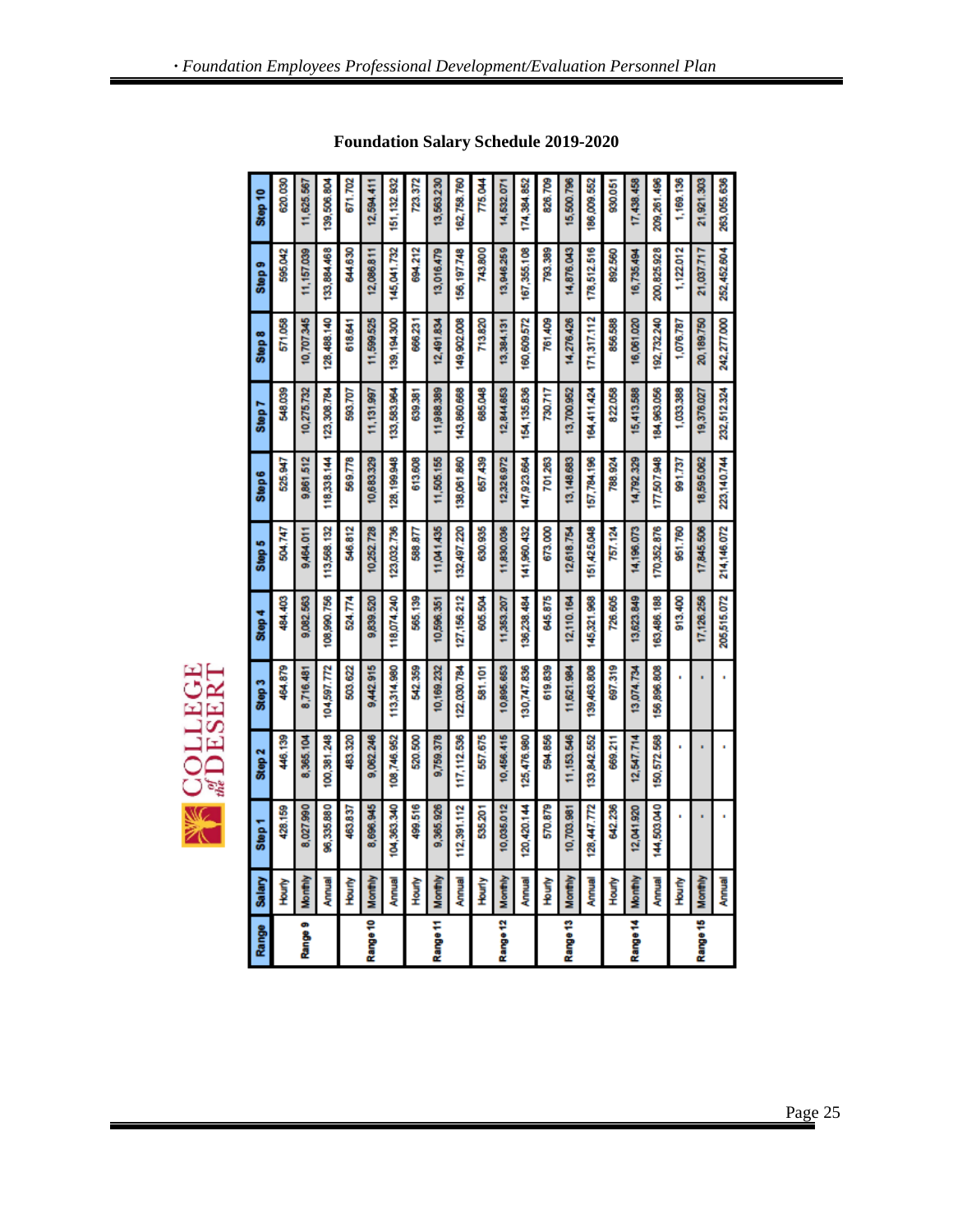#### **APPENDIX B**

| <b>Position</b>                                                             | <b>Classification</b><br>Range |
|-----------------------------------------------------------------------------|--------------------------------|
| Director of Development, Planned Giving, Grants and Donor Relations         | ΧI                             |
| Director of Development, Fund Development, Annual Giving and<br>Memberships | ΧI                             |
| Director, Alumni Engagement                                                 | VII                            |
| Database Manager                                                            | vı                             |
| <b>Executive Assistant to the Executive Director</b>                        | ٧I                             |
| <b>Foundation Accountant</b>                                                | ۷ı                             |
| Resource Development Specialist                                             | v                              |
| <b>Accounting Specialist</b>                                                | IV                             |
| Scholarship Administrative Specialist                                       | IV                             |
| Administrative Specialist                                                   | Ш                              |

#### **FOUNDATION EMPLOYEES CLASSIFICATION**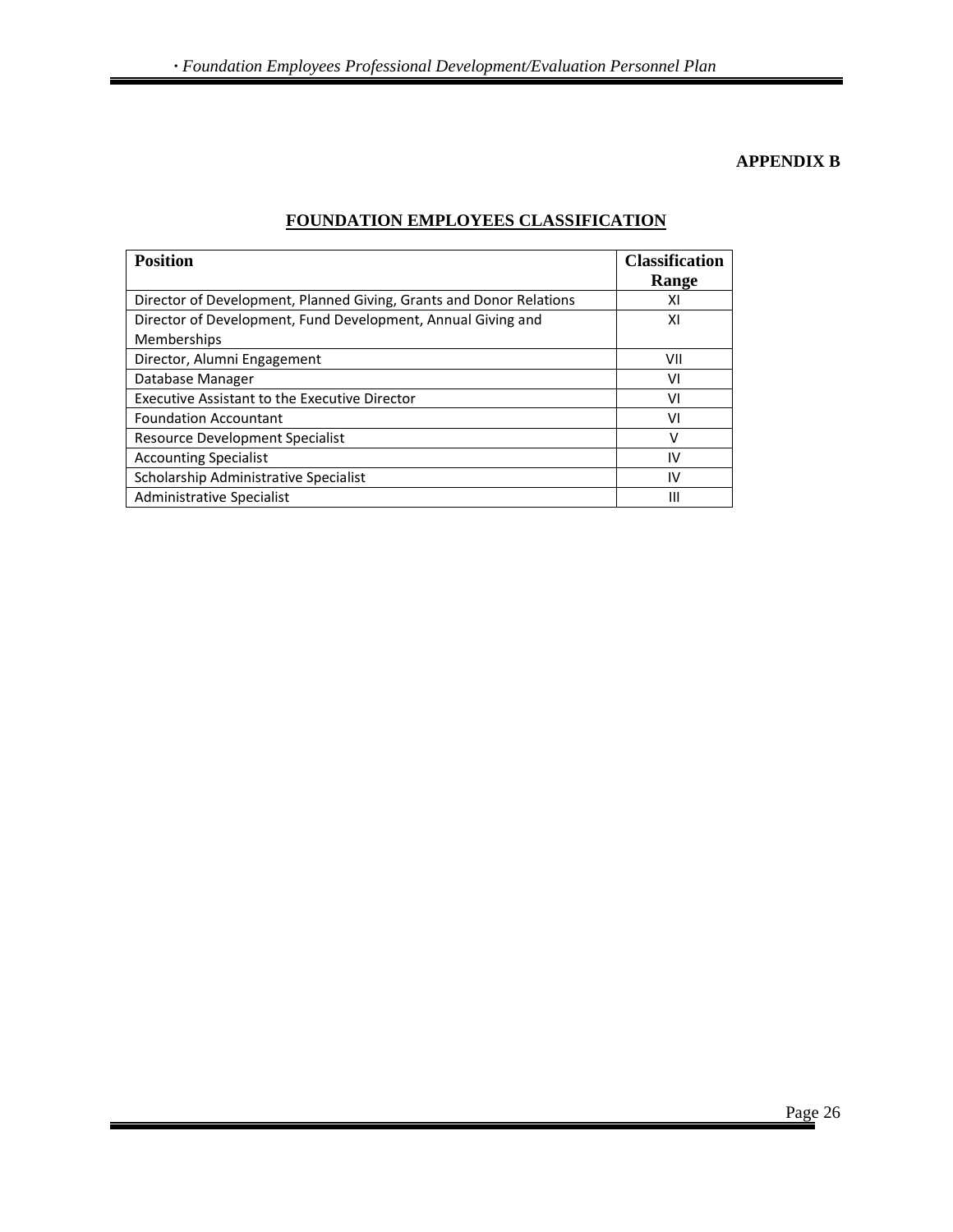#### **APPENDIX C**

#### **COLLEGE OF THE DESERT FOUNDATION EMPLOYEE CLASSIFICATION ANALYSIS FORM**

- I. Present a statement (two pages maximum) outlining:
	- A. The reasons for the requested change in classification. Include a summary of current job duties and how they have changed.
	- B. How those changes have affected your job (e.g., scope of responsibility, required skills, knowledge and abilities, complexity, accountability, supervision given or received, impact of decisions, scope and effect, etc.)

Employee's Signature Date

II. Statement of Immediate Supervisor (mandatory). In order to insure that any recommendation proposed is consistent with organizational resources, goals and objectives provide comments, concerns and recommendations regarding this request.

III.

Supervisor's Signature Date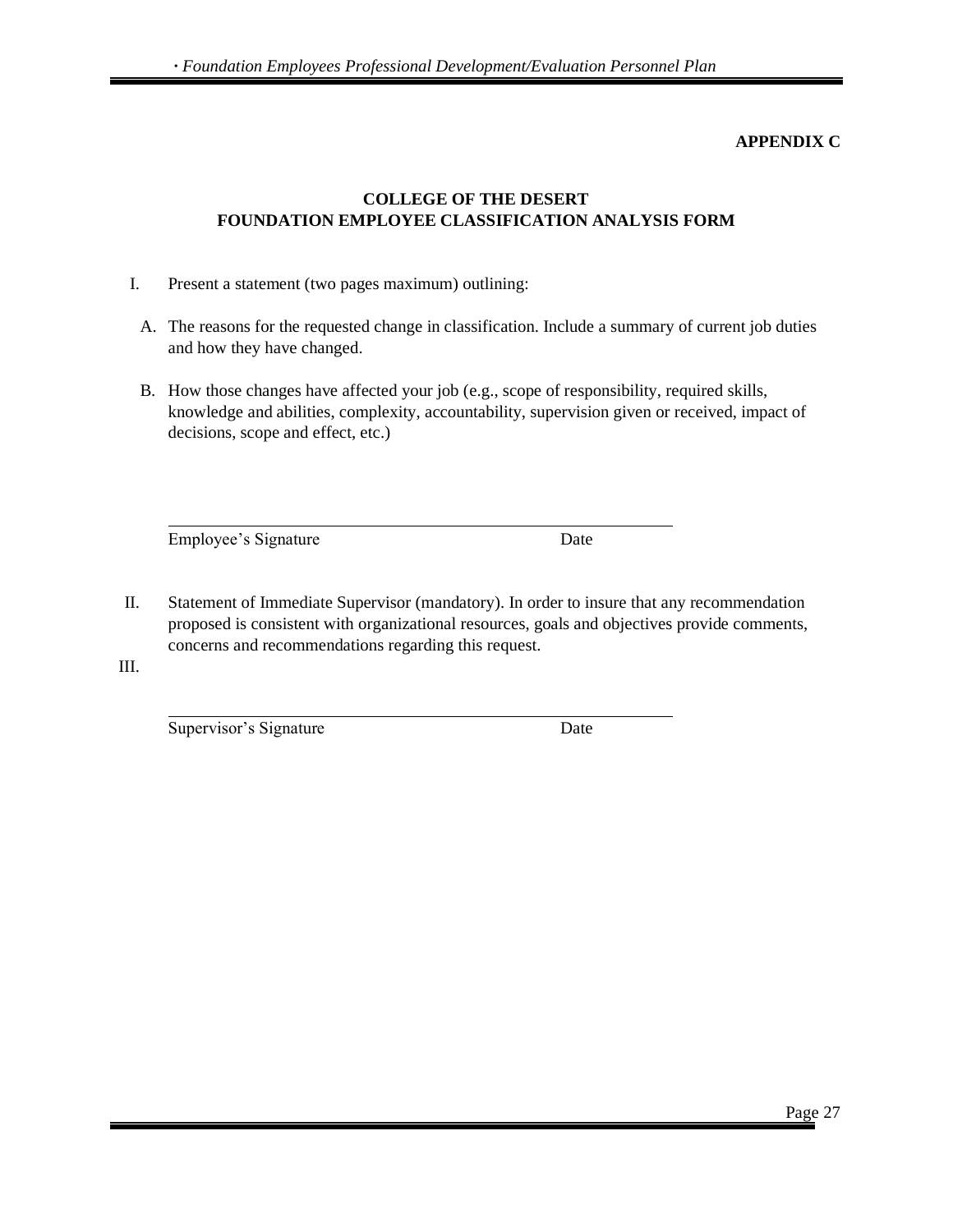#### **APPENDIX D**

#### **Institutional Code of Ethics**

The Desert Community College District (hereinafter "District") recognizes the District's responsibility and obligation to the public to conduct its business with honesty, integrity, professionalism, and quality in the performance of those operations and functions necessary to achieve its established mission and philosophy as described in Board Policy. To that end, the District is committed to public accountability and transparency.

The Institutional Code of Ethics applies to all employees of the District. Employees of the District share the fundamental responsibility to always act with integrity and in a manner that reflects the best interests of the District and its students.

Employees of the District shall conform their conduct to the following standards:

District resources shall not be used for other than their intended purpose. Employees of the District shall manage the District's resources prudently and shall not improperly convert such resources to personal use or for the personal use of another. The District's resources shall not be offered to another in order to obtain unfair advantage or otherwise offered in a manner or under circumstances that would constitute a violation of law.

Employees of the District who have a financial interest in a firm under consideration for business transactions with the District, excluding publicly traded firms, must disclose the relationship to appropriate District personnel. Such employees shall recuse themselves from participation in decisions related to District business with the firm. In addition, such employees shall disclose the relationship in writing, to the District's legal counsel to determine that the proposed activity is fair to the District and will not result in the District foregoing revenues, or incurring costs in excess of the costs that would be incurred for goods, property, or services of like quality if acquired from another source.

Under no circumstances may a person described in the above section approve a relationship with, order or authorize purchase from, or approve or make payments to an affiliated firm or person on behalf of the District. For the purposes of this paragraph, the terms "person" and "affiliated person" includes an individual's immediate family members, spouse, and others living within such individual's household.

Executive administrative personnel and other designated personnel subject to the provisions of the Political Reform Act of 1974 as set forth in Government Code Section 18000 have additional responsibilities with reference to contracts and financial decisions made by the District as described in applicable conflict of interest laws, which include the following: Contractual Conflicts: Executive administrative personnel and other designated personnel are prohibited from having a controlling financial interest in any contract made by the District or in any contract entered into in their official capacity. As such, they are prohibited from making, participating in making or in any way attempting to use their official positions to influence a District decision when it is foreseeable that their personal financial interests may be affected by those decisions. If an executive administrator or other designated person determines that he or she has a conflict of interest at some point in the contract-making process, this determination shall be disclosed and he or she shall immediately disengage from the contract process.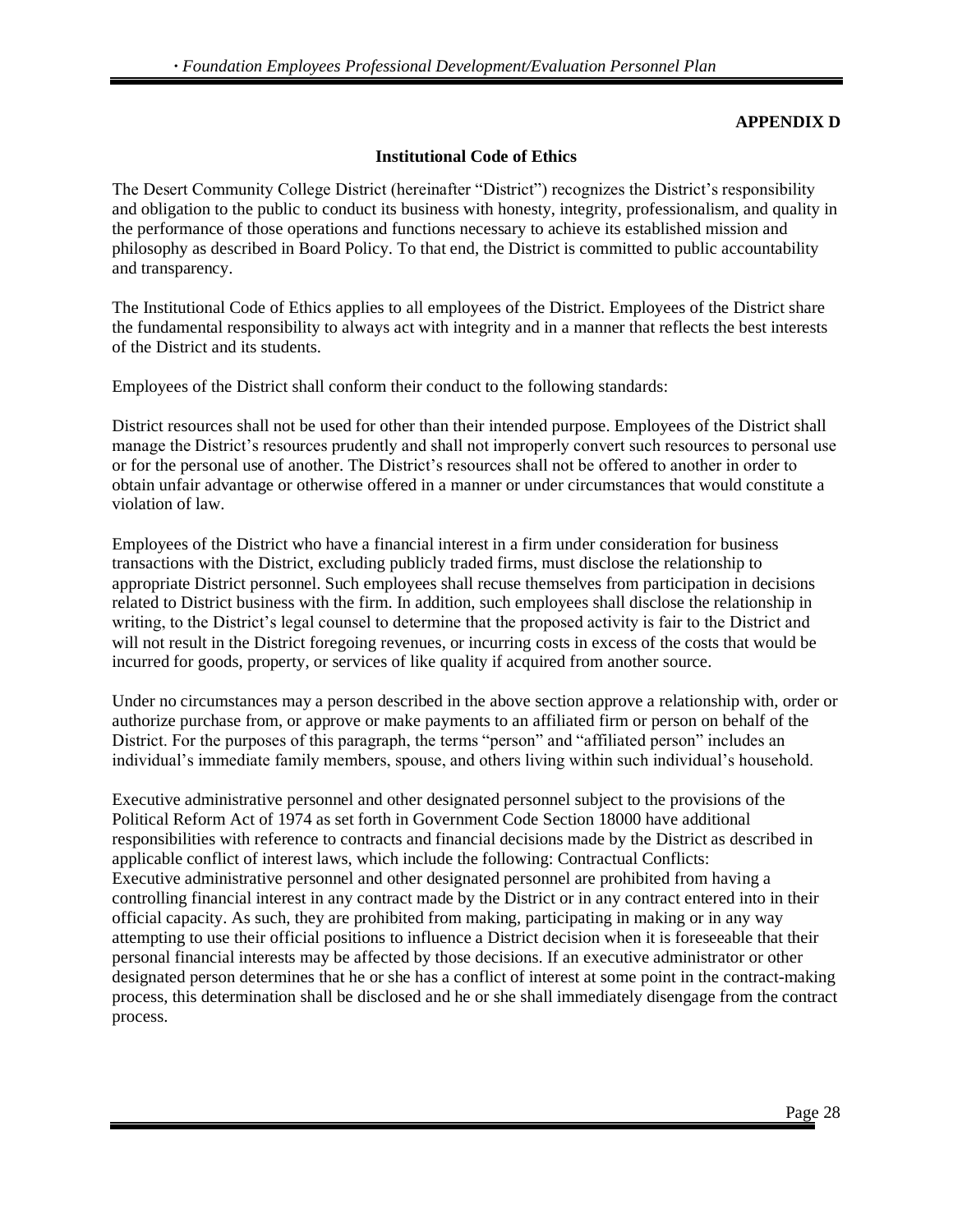Obligation to Resolve Conflicts: Executive administrative personnel and other designated personnel have an obligation to examine any situation in which they believe they have a conflict of interest and take steps to resolve the conflict.

Disqualification: When a conflict of interest exists, an executive administrator or other designated person who has declared or who has been found to have a conflict of interest in a matter shall refrain from participating in consideration of the matter.

No employee of the District shall receive or solicit anything of value in return for influencing or exercising his/her discretion in a particular way on a District matter. In addition, employees of the District are prohibited from accepting or soliciting any gratuity or thing of value (for which a fair market price has not been paid) for or because of any official act performed or to be performed in his/her official capacity with the District.

This provision does not prohibit the acceptance of an item having a nominal value or ceremonial gifts received by employees of the District in their official capacity.

The accounts and records of the District are maintained in a manner that provides for an accurate and auditable record of all financial transactions in conformity with generally accepted accounting principles, established business practices, and all relevant provisions of controlling law. No false or deceptive entries may be made, and all entries must contain an appropriate description of the underlying transaction.

To the extent not required for daily operating transactions (e.g., petty cash transactions), all District funds must be retained in the appropriate District accounts with appropriately designated financial institutions and no Desert Community College District undisclosed or unrecorded fund or asset shall be established or maintained for any purpose.

All reports, vouchers, bills, invoices, payroll information, personnel records, and other essential business records must be prepared with care and honesty, and access to such data shall be closely controlled. Employees of the District who improperly access District accounts and records or who improperly convert these records and accounts for their own personal purpose or for the personal purpose of another, or who wrongfully disclose such records or accounts will be subject to appropriate sanctions by the District.

Employees of the District who may have access to confidential information relating to students, job applicants, employees, and other information of a sensitive nature are expected to take appropriate measures to safeguard confidential or sensitive information and not disclose such information except in the course of their official duties to those who have a legitimate business need to know.

Employees of the District are expected to conform their actions to the requirements of the law and District policy related to their positions and areas of responsibility, and to ethically and effectively carry out their responsibilities. No employee of the District shall engage in any employment practice that is a violation of law or District policy, or use his or her position to intimidate subordinate employees or exact personal favors or things of value (for which a fair market price has not been paid) from subordinate employees.

Employees of the District are expected to treat other members of the District and members of the public with courtesy, honesty, professionalism, and civility.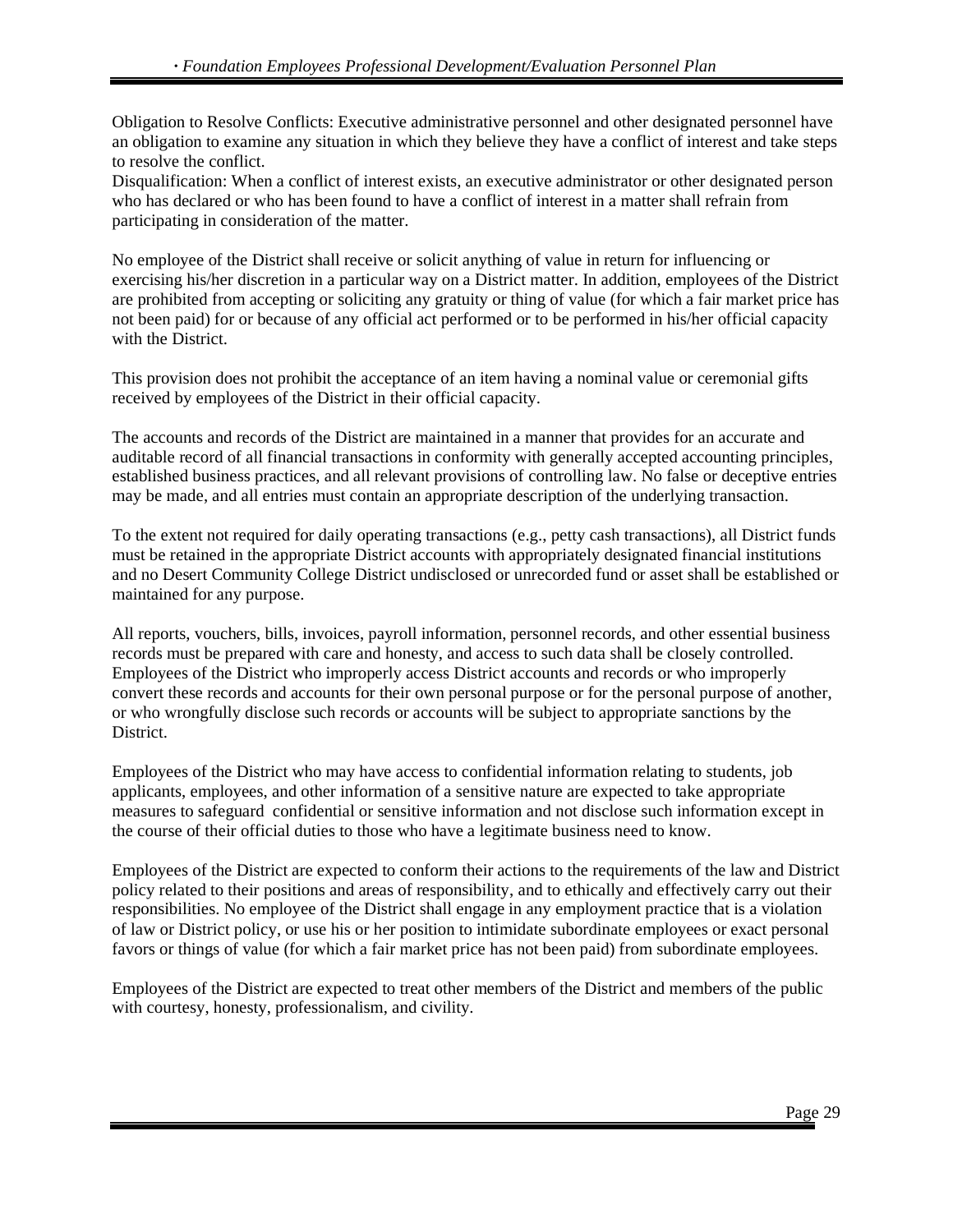#### **APPENDIX E**

#### **COMPLAINT PROCEDURE**

#### *Definitions*

- a) A "complaint" is a formal written allegation by a complainant that he/she has been adversely affected by a violation of District policies and procedures.
- b) A "complainant" is a member of the Foundation Employee team filing a complaint.
- c) A "day" is any day in which the central administrative office of the Desert Community College District is open for business.
- d) The "immediate supervisor" is the lowest level administrator having immediate jurisdiction over the grievant.

The following levels will be followed in complaint resolution:

#### *Informal Level*

Before filing a formal written complaint, the complainant shall attempt to resolve it by an informal conference with his/her immediate supervisor.

If the complaint is not resolved as a result of the informal procedure identified above, a two-track formal grievance procedure is available. The Foundation employee may select the procedure, which more appropriately meets his/her needs (option one or option two). The complainant having chosen either of the options may select the other alternate at any point in the process.

#### *Formal Level*

#### *Option One*

#### (1) Step One

(a) Within fifteen (15) days after the occurrence of the act or omission giving rise to the complaint, or within fifteen (15) days after which the complainant could have reasonably been expected to have known of the act or omission giving rise to the complaint, the complainant must present his/her complaint in writing on the appropriate form to his/her immediate supervisor. This statement shall be a clear, concise statement of the complaint, the circumstances involved, the decision rendered at the informal conference, and the specific remedy sought.

(b) The immediate supervisor shall communicate his/her decision in writing to the employee within ten (10) days after receiving the complaint. If the immediate supervisor fails to respond within the time limits, the complainant may appeal to the next step.

(c) Within the above time limits, either party may request a person conference with the other in an attempt to resolve the problem and end the matter. At any time, the complainant may wish to do so, he/she may withdraw the complaint.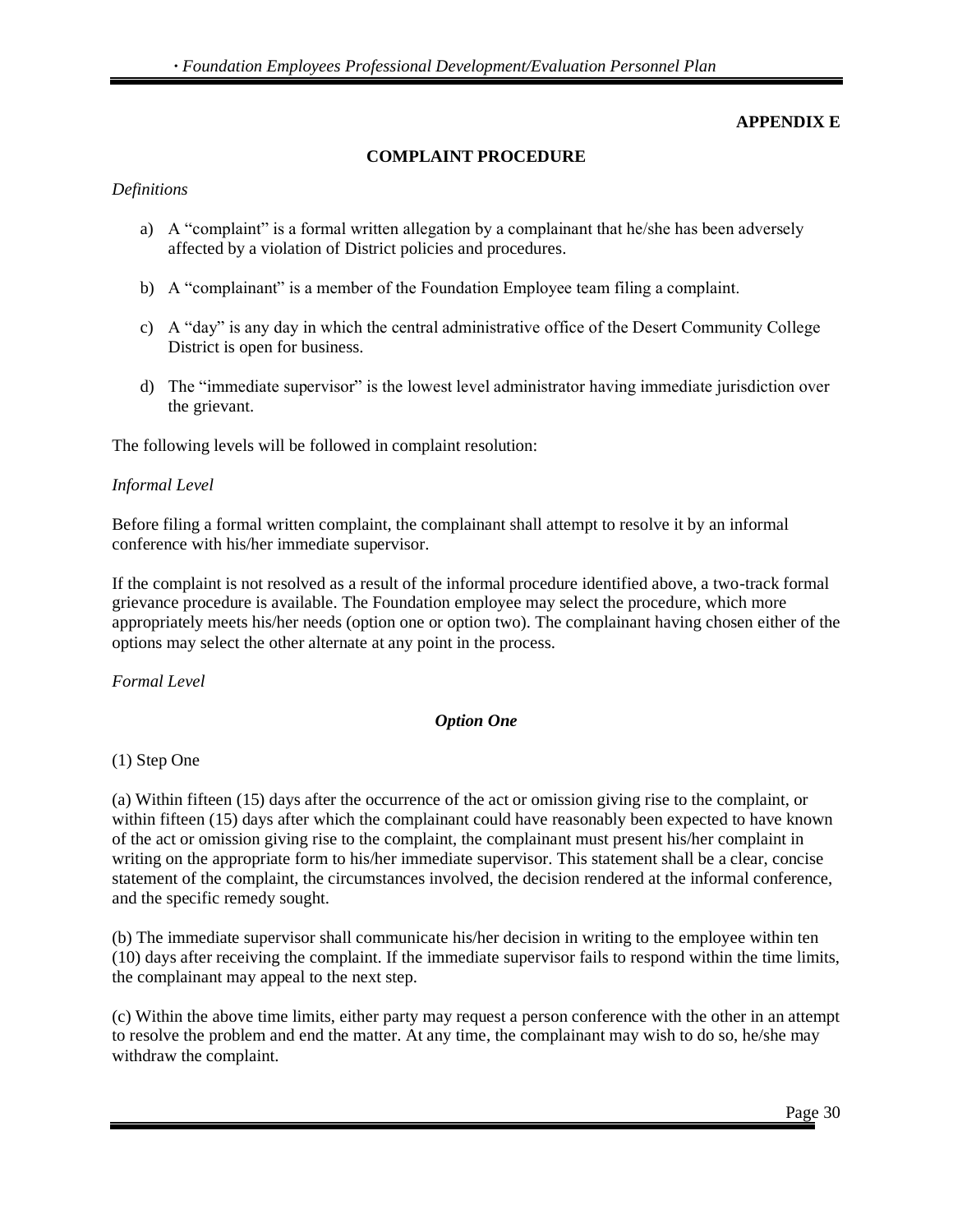(2) Step Two

(a) In the event the complainant is not satisfied with the decision at Step One, he/she may appeal the decision on the appropriate form to the next higher supervisor as identified in the organizational chart. This statement should include a copy of the original complaint, the decision rendered, and a clear, concise statement of the reasons for the appeal.

(b) The next higher supervisor shall communicate his/her decision in writing to the employee within ten (10) days after receiving the appeal. If the next higher supervisor fails to respond within the time limits, the complainant may appeal to the next step.

(c) Within the above time limits either party may request a personal conference with the other in an attempt to resolve the problem and end the matter. At any time, the complainant may wish to do so, he/she may withdraw the complaint.

(3) Step Three

(a) If the complainant is not satisfied with the decision at Step Two, he/she may within ten (10) days after receipt of the decision appeal the decision on the appropriate form to the Superintendent/President or designee. This statement shall include a copy of the original complaint and appeal, the decisions rendered, and a clear, concise statement of the reasons for the appeal.

(b) The Superintendent/President shall communicate his/her decision in writing to the complainant within ten (10) days.

#### *Option Two*

A Foundation employee desiring to use a less structured complaint procedure may do so by filing a written statement with the Management Personnel Committee. One or more of the members of the Committee will meet with the complainant for the purpose of considering appropriate alternative designed to achieve resolution. A representative(s) of the Management Personnel Committee will assist the leadership employee in the resolution of the complaint.

Complaint File

A record of individual complaints and decisions relating thereto will be maintained in a file separate from the employee's personnel file.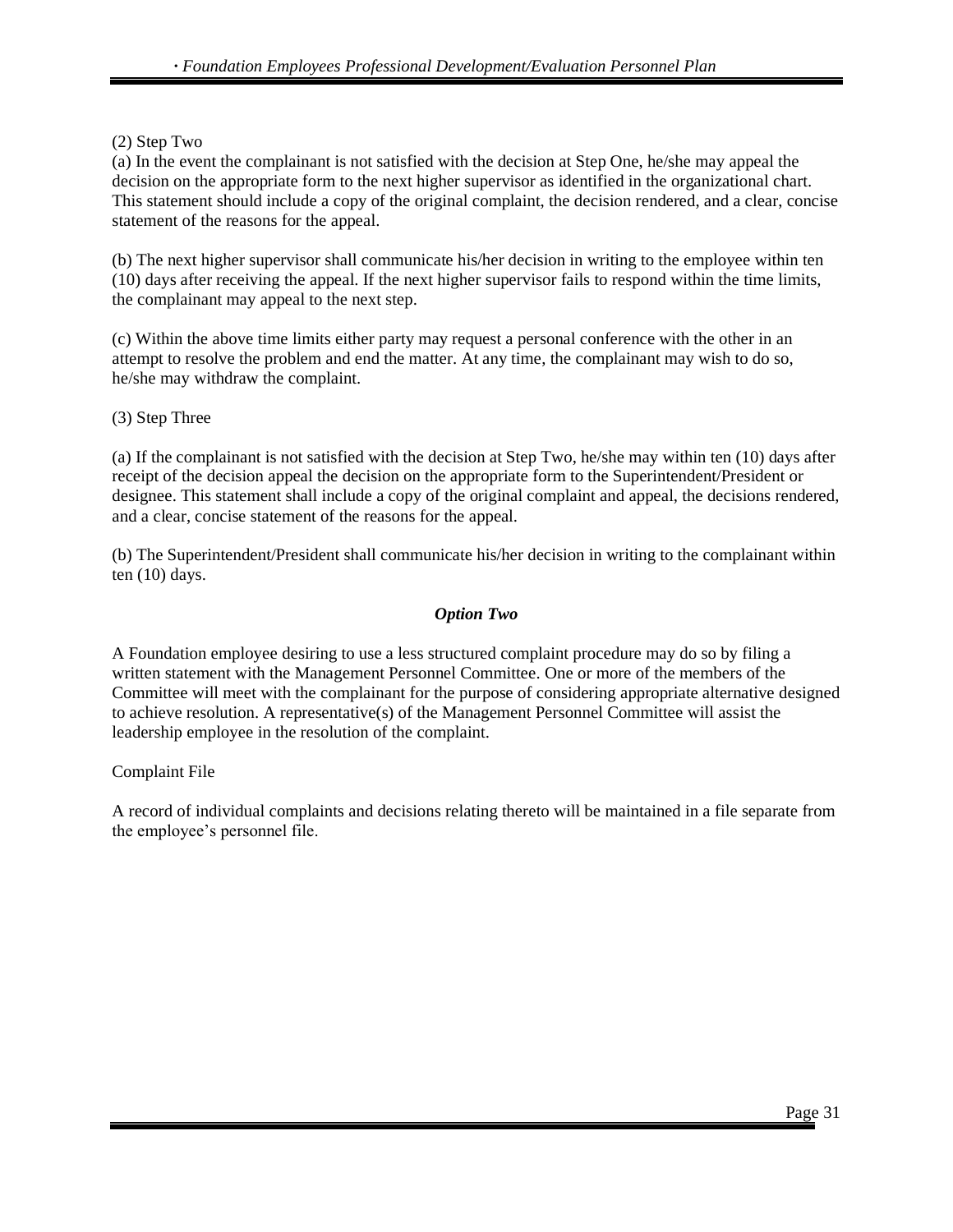#### **APPENDIX F**

#### **COLLEGE OF THE DESERT FOUNDATION EMPLOYEE SELF-EVALUATION \_\_\_\_\_\_\_\_ ACADEMIC YEAR**

Position: \_\_\_\_\_\_\_\_\_\_\_\_\_\_\_\_\_\_\_\_\_\_\_\_\_\_\_\_\_\_\_\_\_\_\_\_\_\_\_

Foundation Employee: \_\_\_\_\_\_\_\_\_\_\_\_\_\_\_\_\_\_\_\_\_\_\_\_\_\_\_

Date: \_\_\_\_\_\_\_\_\_\_\_\_\_\_

- A. Position Description
- B. Professional Development
- C. Other Activities & Responsibilities
- D. Narrative Summary
- E. Commendations
- F. Recommendations

| <b>Employee Signature:</b> | Date: |
|----------------------------|-------|
| <b>Manager Signature:</b>  | Date: |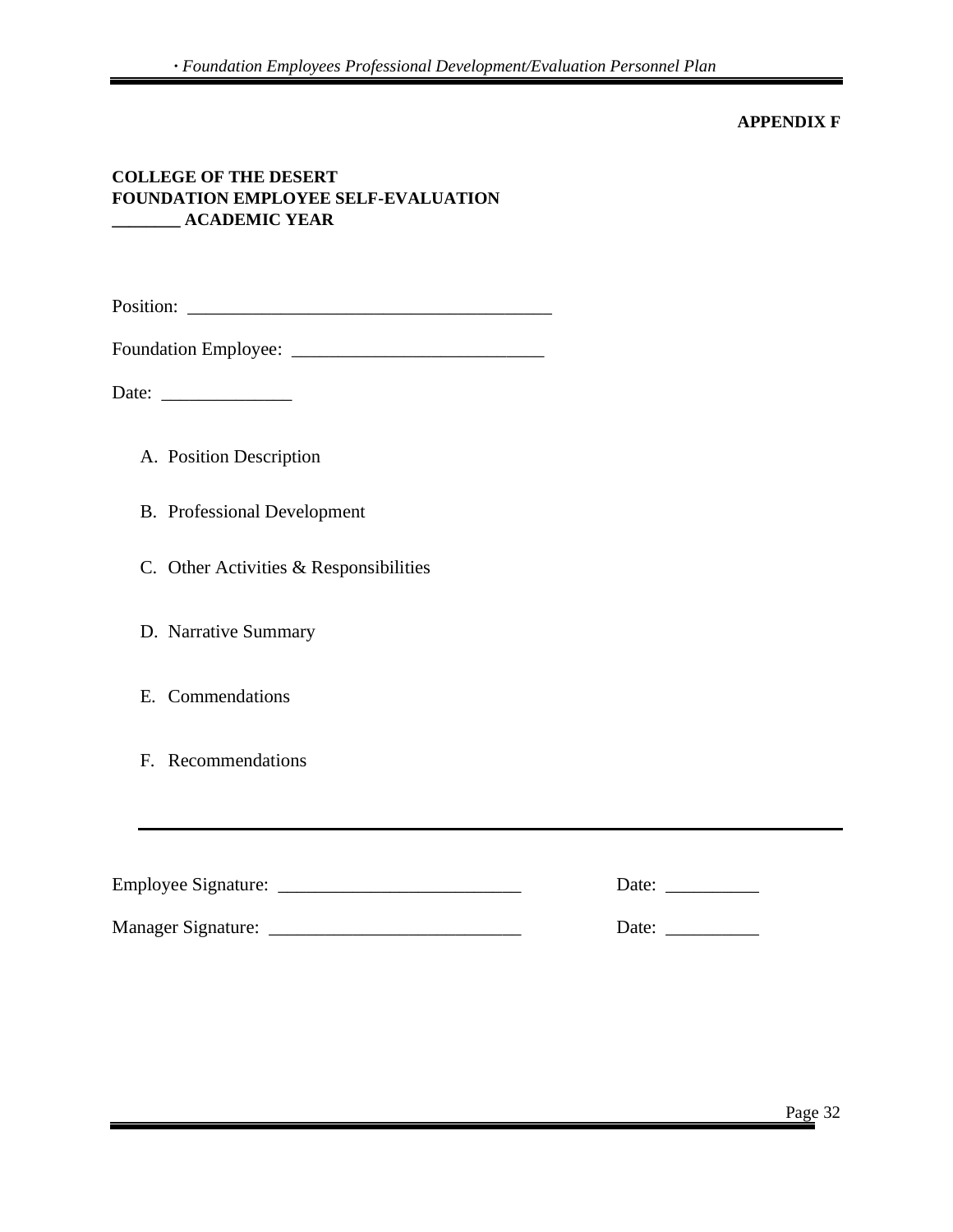#### **APPENDIX G**

#### **COLLEGE OF THE DESERT FOUNDATION EMPLOYEE EVALUATION \_\_\_\_\_\_\_\_ ACADEMIC YEAR**

Please check:

- \_\_ Probationary Evaluation, 4 months
- \_\_ Probationary Evaluation, 8 months
- \_\_ Regular Evaluation
- \_\_ Special Evaluation

| <b>Employee Name:</b> |
|-----------------------|
|                       |
| Department:           |
|                       |
| Position:             |

- A. Performance of responsibilities identified in the position description:
- B. Optional areas for professional growth:
- C. Work behaviors:
	- Commitment to District's mission
	- Ability to engage in positive, cooperative relationships
	- Decision-making ability
	- Written and verbal skills
	- Supervisory skills, if appropriate
	- Time and resources management

#### D. Unanticipated responsibilities:

- Participation in community organizations and committees of the college
- Unanticipated activities
- Special assignments and projects
- Budget management including contributions to cost effectiveness
- E. Commendations:
- F. Recommendations:

| <b>Employee Signature:</b> | Date: |
|----------------------------|-------|
| <b>Manager Signature:</b>  | Date: |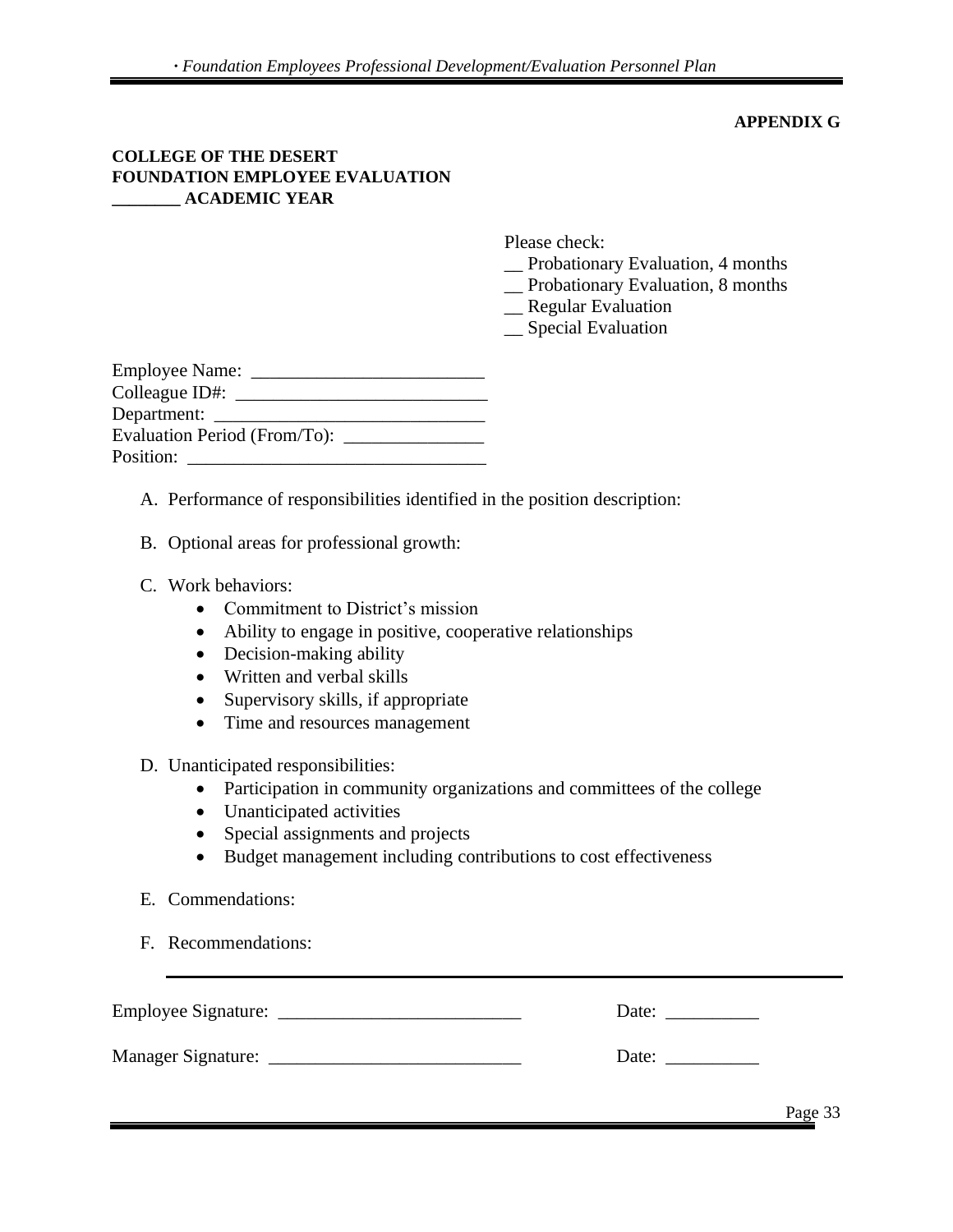#### **APPENDIX H**

# **PROFESSIONAL DEVELOPMENT GUIDELINE & APPLICATION FORM**

#### **Application Guidelines**

The Professional Development Program is designed to provide an incentive for Foundation employees to further their education, skills and training as it relates to their current work assignment.

All Professional Development Applications shall be reviewed by the Personnel Management Committee.

- The Committee shall be responsible for review of all applications for reimbursement and make recommendations for such reimbursement.
- The Committee shall review the process and recommend revisions in forms or process as necessary.

**Funding:** Annually there will be an allocation for the Professional Development Fund. Applicants for this program must have identified the activities they desire to participate in their Professional Development Plan. Funds are disbursed on a first come, first serve basis. Examples of expenses include reimbursement for verified costs of tuition, fees, books and supplies for approved credit classes of study at College of the Desert or any other accredited college or university.

**Reimbursement**: To qualify for reimbursement of educational expenses, a Foundation Employee must be employed full-time and:

- Complete the Management Professional Growth Application (reverse side)
- Receive approval of the Management Personnel Committee for a planned course of study leading to improving skills related to the unit member's present position or which prepares the unit member for advancement to a position with the District, or prepares the unit member for a new career;
- Receive advanced Committee approval and enroll in a class which is a part of the approved plan
- Submit a transcript from the institution attended evidencing completion of the class with a grade of "C" or better, or the equivalent;
- Submit documented proof of expenses related to the completed class to the Office of Human Resources for reimbursement.

**Number of units:** There shall be no limit to the number of units which a Foundation employee may take during a given semester or year as long as they fit within the above guidelines. However, no more than the prescribed \$1,200 per employee shall be reimbursed in any fiscal year.

**Children:** A Foundation employee may apply for their children to receive reimbursement for enrollment in classes at College of the Desert. Reimbursable costs covered will be tuition, books, and registration. Children must be between the ages of 17 and 24 and must be birth, adopted, or stepchildren of the employee. A child must maintain a grade of "C" or better in all courses taken to be eligible to take